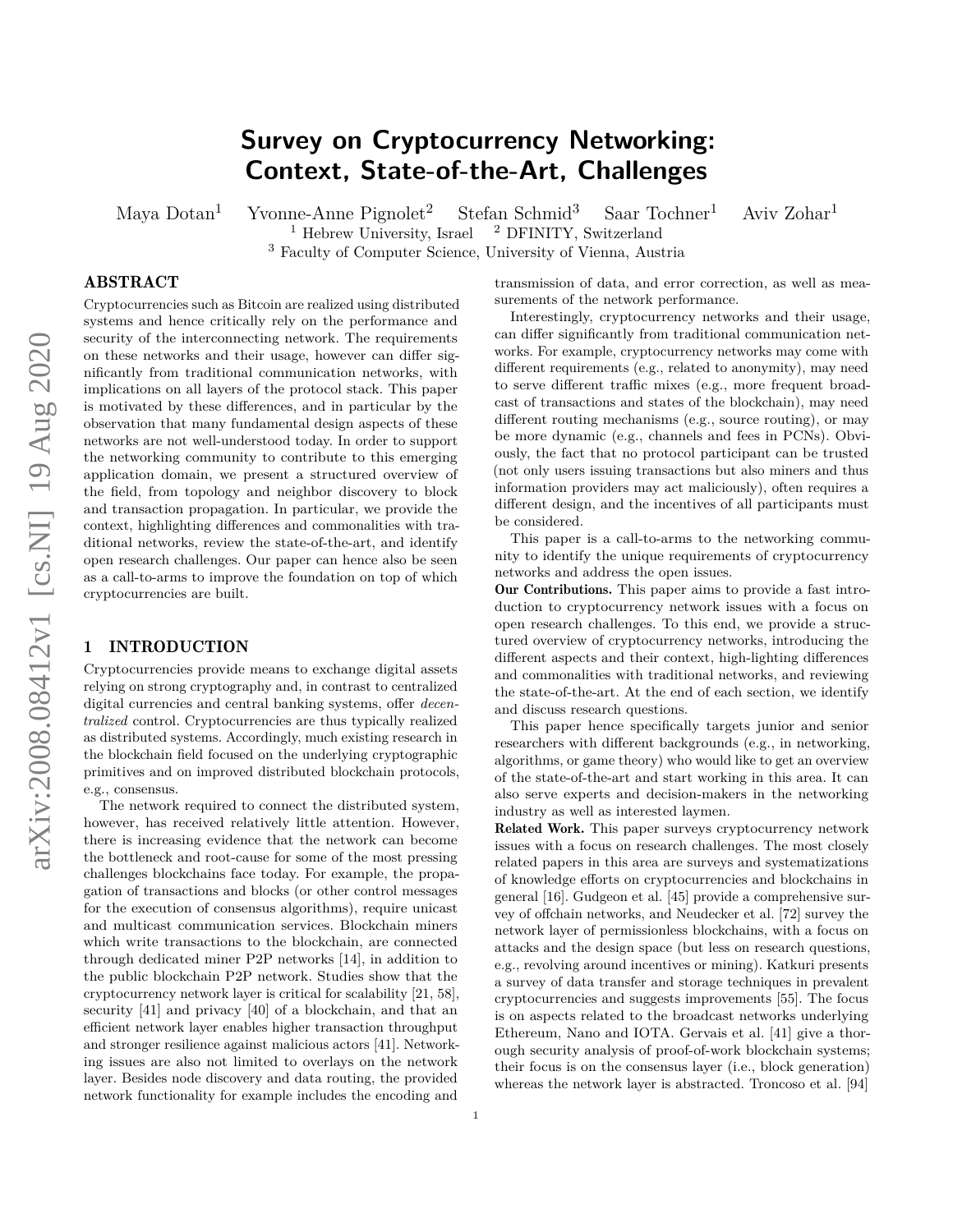<span id="page-1-0"></span>

Figure 1: Paper Organization

show a broader perspective covering numerous systems apart from Bitcoin and Tor but also abstract from the network layer. A recent paper by Delgado-Seguara et al. [\[23\]](#page-15-3) explores the characteristics of the peer-to-peer network established by Bitcoin, but abstracts from the design space of the network layer. Delgado et al. [\[23\]](#page-15-3) provide an in-depth study of the Bitcoin P2P network.

Organization. The remainder of this paper is organized as follows (see Figure [1\)](#page-1-0). Section [2](#page-1-1) provides an overview of some basic aspects of cryptocurrency networks. These include incentives, topology, communication pattern and security. Next, we discuss core aspects, namely block propagation, transaction propagation, P2P network topologies, and offchain networks in Sections [3–](#page-3-0)[6.](#page-12-0) In each of these sections, we give some background information, present the state of the art followed by open research questions that the writers of this paper find interesting. Finally, in Section [7](#page-15-4) we conclude this SOK.

# <span id="page-1-1"></span>2 CRYPTOCURRENCY NETWORKS IN PERSPECTIVE

### 2.1 Background

Before delving into the details, we provide some background and introduce preliminaries.

Cryptocurrencies permit mutually distrusting parties to engage in financial operations securely. They guarantee that a transaction issued by Alice to send money to Bob reaches its destination at most once and only if Alice's balance is sufficiently high. Analogously, operations with multiple senders and receivers are typically supported. The guarantees hold despite Byzantine behavior of a fraction of the participants (nodes) maintaining the cryptocurrency service. To this end, cryptocurrencies rely on distributed ledger technology, which serves as a transaction database, containing the global history with all transactions. To build this global history, typically consensus-based blockchain solutions are employed. A blockchain consists of a replicated linked list of immutable blocks, each block comprising batches of transactions. This list is maintained by a large number of nodes to tolerate malicious behavior of a small group of nodes and still reach agreement on the blocks and their content with a consensus protocol. An honest node will only propose and agree on blocks that contain valid transactions: i.e., the transaction is properly signed by the current owners of the funds, it has not been executed already, and and the senders' balance is high enough.<sup>[1](#page-1-2)</sup> Using such a blockchain, virtual currency can

be transferred from senders to receivers in a fully distributed manner, cutting out any middle man or trusted third party. This feature has gained enormous visibility and is envisioned to transform the financial sector and potentially bring disruptive innovation to many other sectors that traditionally rely on trusted third parties.

Bitcoin and other cryptocurrencies run on top of a P2P network. Over this network, nodes send and receive blocks and transactions, which are the basic data structures of cryptocurrencies. In permissionless protocols, such as Bitcoin and Ethereum, any machine can join the network and become a node of the P2P network. A node bootstraps its operation with a *discovery protocol* to establish connections with other nodes in the system.

In most cryptocurrencies there are two roles a node can assume: peer or miner. Peers can create and send transactions. Peers verify the correctness of received transactions and blocks and relay them if valid. Miners do anything a peer does, but they also generate blocks. Transactions and blocks are typically propagated in the network using a flooding or gossip protocol. E.g., when a node either creates or receives a transaction or block in Bitcoin, it announce that item and may request it from peers if receiving an announcement of an item it does not have yet. A node does not forward invalid items. A node keeps valid items in memory (the mempool) and answer requests for them. This way, each node in the network will eventually learn about every new item. The underlying wire protocol prescribes the data encoding and how to use which transport protocols. E.g., Bitcoin clients establish a TCP connection and perform a protocol-level three-way handshake informing each other of the height of the blockchain as they know it and the software version they use [\[51\]](#page-16-5). To support encryption and authentication, Ethereum defines the TCP-based DEVp2p protocol [\[31\]](#page-16-6). After a handshake, all exchanged messages are encrypted and authenticated via key material generated during the handshake.

In a later of this paper, we provide a detailed discussion of block propagation and transaction propagation mechanisms and measurements. Furthermore, incentives to support reliable information forwarding and the different topologies of the virtual currency networks are presented.

Blockchains are typically managed by a peer-to-peer network of nodes which collectively create and validate new blocks. In order to improve scalability, additional payment channel networks may be implemented offchain, offloading the blockchain. Such protocols rely on the "parent blockchain" for security. Interestingly, however, cryptocurrency networks and their applications and usage, can differ significantly from traditional communication networks. These differences influence the required performance, security, and incentives, and touch all layers of the network stack. Indeed, while early solutions relied on either a centralized issuer [\[84,](#page-17-2) [101\]](#page-17-3) or creating inter-user credit [\[37\]](#page-16-7), which required users to trust

<span id="page-1-2"></span> $1$ To facilitate validity checks, many cryptocurrencies require outgoing transactions to link to a previous incoming transaction. Thus, an

attempt to double spend consists in getting the same transaction into multiple blocks that the receipients consider valid by mistake.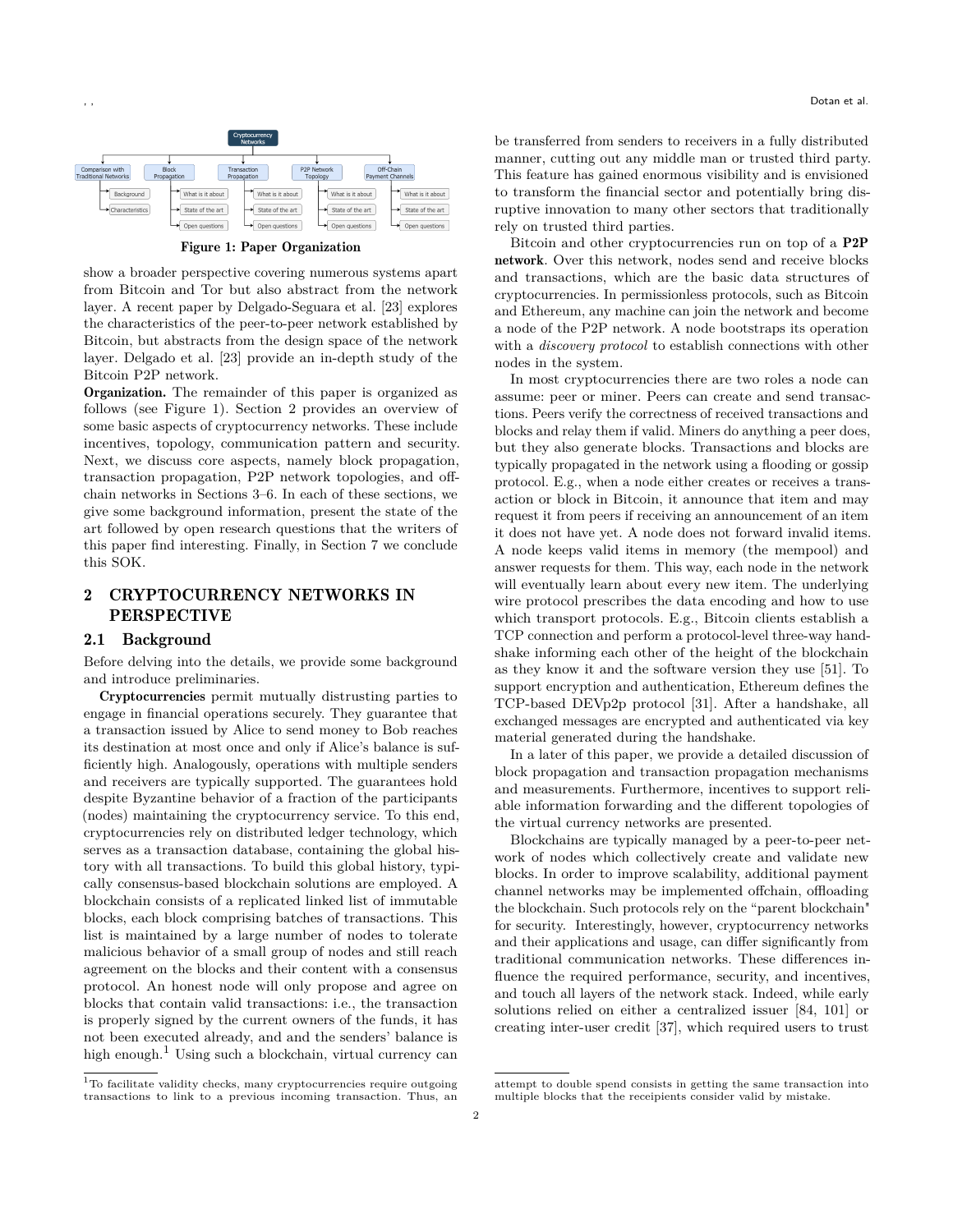the original issuer; decentralized systems more critically depend on the *network* to connect their constituent parts. One main challenge is the fact that cryptocurrencies are a relatively recent concept and many aspects are not well explored and documented, even compared to other components of blockchains and cryptocurrencies. With the exception of Bitcoin and Ethereum, many cryptocurrencies lack substantial documentation about their operational details, other than information scattered in the source code repositories. At the same time, the dependability of cryptocurrencies is becoming increasingly important, and vulnerabilities and inefficiencies are a major concern given the corresponding direct financial implications.

#### 2.2 Characteristics

Before diving into the details of the state-of-the-art and research challenges, we give an overview of some of the distinguished characteristics of cryptocurrency networks.

A first important aspect concerns incentives. Since there is no central party or consortium paying for the resources (bandwidth, CPU, storage, ..) necessary to maintain the distributed ledger, the participating nodes must be remunerated through the protocol directly. Similarly to traditional peer-to-peer networks, nodes maintaining distributed ledgers require incentives to motivate nodes to propagate information (transactions, blocks, control information) between them. In addition, cryptocurrencies also need an incentive system to motivate nodes to verify blocks and the transactions included in them and discard invalid ones. In Bitcoin, nodes generating blocks are called miners. As a remuneration of their work the creator of block obtains a block reward and a fee for each transaction in the block. Thus, miners have an incentive to keep the knowledge of any transaction that offers a high fee to themselves instead of forwarding them, as any other node that becomes aware of the transaction will compete to include it in a block first and claim the associated fee. Additional incentive questions involve the use of lightweight nodes (know as SPV wallets) that rely on messages from a full-node for their operation. SPV wallets do not hold a complete copy of the blockchain and so must rely on other nodes to track payments sent to them.

Another interesting characteristic is formed by the prevalent communication pattern. Many cryptocurrency networks are characterized by frequent broadcast operations, e.g., related to the communication of transactions and states of the blockchain. Furthermore, systems such as Bitcoin do not follow a complex multihop routing scheme but employ a simple flooding-based strategy where all peers in the network replicate the information that has been flowing through the system so far, i.e., keep a complete copy of the blockchain. Hence, there is no need to forward queries to other peers, as all information should to be available at a neighbor.

There are also differences in routing itself. For example, existing network routing algorithms for data transmission experience unique challenges when applied, to payment channel networks. In payment channel networks, link capacities

represent payment balances, which can be highly dynamic: messages are financial transactions, which may change liquidities and introduce additional security requirements (e.g., related to privacy), and different routes may be used at different monetary costs (e.g., as intermediate nodes charge fees for forwarding). If link capacities (representing funds) or "liquidities" should be kept private, it may become difficult to design an efficient route discover process [\[90\]](#page-17-4).

The network topology in cryptocurrencies can be fairly different from traditional networks. For example, while Bitcoin and Ethereum rely on flat random graph topologies, Cardano [\[19\]](#page-15-5) uses different roles influencing how nodes connect to each other and to users (see Section [5\)](#page-8-0). Also in this regard, offchain networks are particularly interesting. Since in these networks, capacities represent financial balances which may need to be kept confidential, new threats may be introduced which are not encountered in classic P2P networks.

In terms of security and dependability, cryptocurrencies critically depend on a correct functioning of the consensus layer, and the knowledge of the set of information consensus is to be agreed on (e.g., blocks and transactions). Flooding or gossip protocols are used for the propagation of the required information to all peers of the network. While unstructured P2P networks have been used for decades (e.g., Gnutella) and were extensively analyzed, the considered adversarial models do not match well the threats to blockchain systems. For example, anonymity providing networks (i.e., onion routing networks [\[42\]](#page-16-8)) have different requirements regarding information propagation than blockchain based systems. Commonly considered requirements in anonymity providing networks are high performance, low bandwidth cost, resistance to traffic analysis, and resistance to denial of service (DoS). For example, distributed denial of service attacks can be used to gain advantages in mining, voting, and other business and protocol-related activities [\[4,](#page-15-6) [53,](#page-16-9) [97\]](#page-17-5). To prevent malicious nodes from flooding the network with invalid blocks, nodes use a store-and-forward propagation model, where each node downloads the full block and verifies it prior to propagating it to its peers. This model allows nodes to identify any node which propagates invalid blocks as malicious, and limits the effect of such attacks to the nodes which are directly attacked.

There are also implications on performance. While individual nodes may support high transaction rates, the distributed propagation can introduce novel kinds of bottlenecks. Indeed, one of the main issues in blockchain systems is their scalability. Increasing the number of transactions processed by the system naturally requires more resources such as bandwidth and storage, and especially the consensus protocols underlying cryptocurrencies can slow down execution, or even effect security. For example, Nakamoto's consensus protocol which relies on the longest chain for Bitcoin is known to be susceptible to attacks by weaker attackers as transaction throughputs increase. The main underlying cause of this decline in security is the fact that blocks containing more transactions propagate more slowly through the network, which causes forks to form in the blockchain [\[21\]](#page-15-1). As a result, a great deal of work has been devoted to improving block propagation times (see in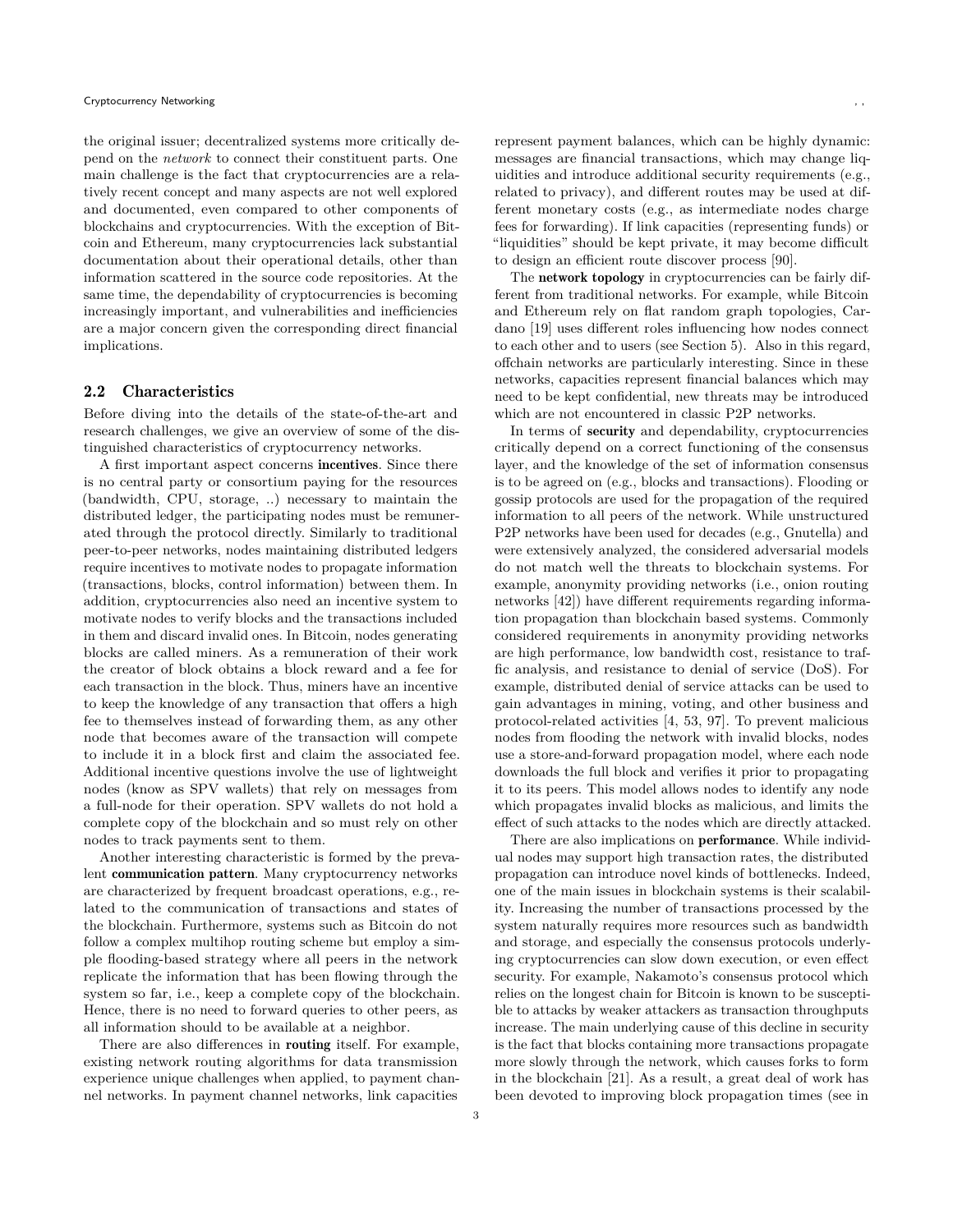Section [3\)](#page-3-0). In order for Bitcoin to function as a decentralized system, it must allow nodes to receive blocks at a higher rate than the rate at which blocks are being produced. Indeed, if blocks are produced at a higher rate than a node is capable of receiving them, then said node cannot keep track of balances stored in the blockchain, cannot determine whether or not transactions and blocks are valid, and is in effect excluded from the Bitcoin network. The block propagation time to reach the majority of the network does not depend solely on a receiving node's bandwidth, but also on the network topology, the bandwidth of all nodes, and the manner in which blocks propagate. In offchain networks, as mentioned also earlier, novel issues arise which lie at the intersection between performance and security. In offchain networks, to protect user privacy, only the total capacity of a channel is disclosed, but not how the funds are distributed among the the channel participants [\[62,](#page-16-10) [86,](#page-17-6) [88\]](#page-17-7). Channel transactions might therefore fail and the routing algorithms attempt different execution paths until one succeeds, which can introduce delays. Routing algorithms in payment channels networks therefore, have to account for the unique characteristic of channels to provide satisfactory path recommendations.

# <span id="page-3-0"></span>3 BLOCK PROPAGATION

# 3.1 What is it about?

Blocks in cryptocurrency protocols are used to establish common state. They form the input the consensus protocol strives to reach agreement on. Blocks order transactions, thus the state of the network can be constructed by following the ordering of transactions included in blocks in the consensus chain. Transactions once included in a block deep in the consensus chain are considered confirmed. Therefore, block propagation is an issue of utmost importance to the consensus process. How fast miners learn about new blocks, and how quickly blocks can be created and validated are crucial for the efficiency of a cryptocurrency.

A block consists of a header and a set of transactions. These transactions can be relayed by the sender together with the block, but this wastes bandwidth if they are already stored in the mempool of the receiver.

Blocks are typically re-propagated to all connected peers as soon as basic validity of the announcement has been established (e.g. after the proof-of-work check). In Bitcoin, propagation uses the NewBlock and NewBlockHashes messages. The NewBlock message includes the full block and is sent to a small fraction of connected peers (usually the square root of the total number of peers). All other peers are sent a NewBlockHashes message containing just the hash of the new block. Those peers may request the full block later if they fail to receive it from anyone within reasonable time.

Blocks can be relayed with a compressed encoding. Efficient propagation of blocks is critical to achieving consensus, reducing storage bloat, overcoming network firewall bottlenecks, and allowing scaling to a large number of transactions per second. Delayed blocks can lead to forks [\[21\]](#page-15-1): based on measurements of the rate of information propagation in the



Figure 2: Block Propagation Topics

network, the propagation delay in the network can be the primary cause for blockchain forks. blockchain forks should be avoided as they are symptomatic for inconsistencies among the replicas in the network. As a mitigation strategy, the authors propose pipelining the block's delivery, i.e., starting to transmit blocks before they have been fully validated.

One of the reasons for such delays is churn. Imtiaz et al. [\[49\]](#page-16-11) report that almost all (97%) Bitcoin nodes are connected intermittently only, which results in significant numbers of unsuccessful exchanges, roughly twice the figure for continuously connected nodes. In particular, they demonstrate experimentally that this churn leads to a 135% average increase in block propagation time (i.e., 336.57 ms vs 142.62 ms), and can lead to as high as an 800-fold increase in the worst case measured.

Also permissioned blockchain networks based on Byzantine Fault Tolerance (BFT) consensus algorithms are highly affected by the propagation time. Nguyen et al. [\[73\]](#page-17-8) demonstrate how a network delay leads to a 30 times larger offset in the consensus layer in Hyperledger.

Often, miners collaborate in mining pools to share the risks and rewards of finding blocks. To this end, a dedicated server is connected to a node that acts as a gateway to a cryptocurrency network. This node gathers newly transmitted transactions and newly built blocks to construct a new block template. The template header is then sent via a mining pool server to the miners which attempt to complete it to a valid block. In the simplest approach for Bitcoin, the miners try different values for the nonce field in the header. If the resulting hash has enough leading zeros for the current difficulty level, i.e., when the block is completed, it is sent back to the server, which then uses the gateway node to publish the newly formed block to the network and distributes the reward among the miners of the pool corresponding to their contributions.

In 2017, Bitcoin derived at least 95% of its mining power from 10 mining pools; in the Ethereum network, 6 pools are responsible for 80% of the mining power [\[61\]](#page-16-12).

#### 3.2 State of the Art

A measurement campaign [\[70\]](#page-16-13) showed that 2016-2018 it takes between 2 and 20 seconds until 90% of the nodes announce the reception of a new block, with a tendency for shorter propagation latency in the more recent past. This is a vast improvement considering that Donet et al. [\[25\]](#page-15-7) reported that after 84 seconds new blocks have been reached 50% of the nodes and less than 1% of the blocks is known by 90% of the nodes in the same time.

Compressed block encoding. Many proposals to minimize the bandwidth consumption for block propagation exist. One such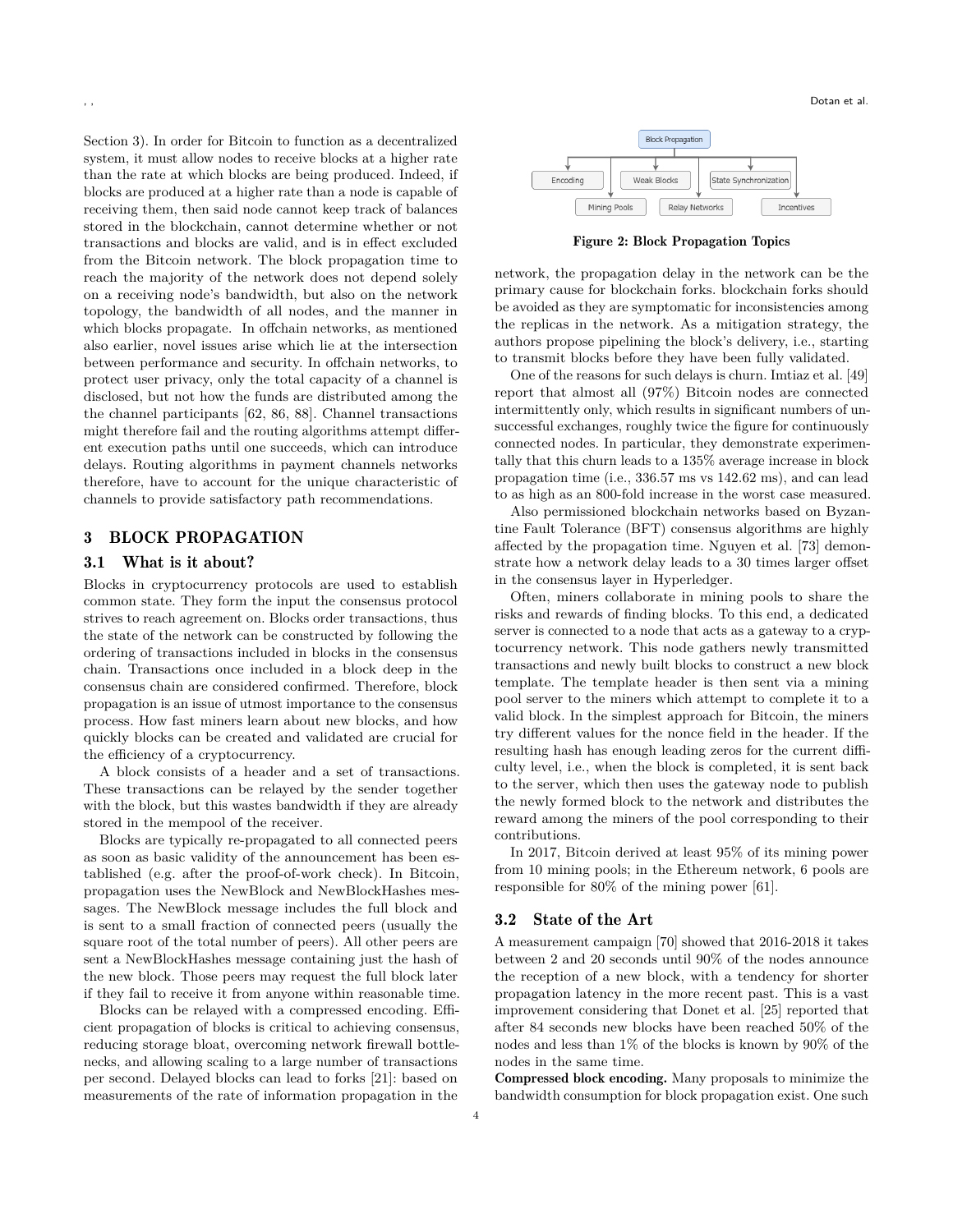proposal for Bitcoin addresses the inefficiency of broadcasting blocks with all the transactions included. By the time a new block is created, it is very likely that most peers have these same transactions stored in their mempool. As such, relaying new blocks causes inbound bandwidth spikes for receiving nodes and potentially large outbound bandwidth spikes for nodes that receive blocks before their peers, since they will flood the network with the new, raw block data.

Xtreme Thinblocks (XThin) [\[95\]](#page-17-9), deployed in Bitcoin Unlimited (BU) clients uses Bloom filter encoding the transaction IDs in nodes' mempool, thus only missing transactions must be exchanged. In an alternative, the Compact Blocks protocol [\[1\]](#page-15-8), deployed in the Bitcoin Core, Bitcoin ABC, and Bitcoin Unlimited clients, the blockâĂŹs transaction IDs are announced shortened to 6-bytes. If the receiver has missing transactions, it requests them separately. For  $n$  denoting the number of transactions, the network cost is hence  $6n$  bytes while, XThinâ $\check{A}Z$ s cost is in the order of  $m \log f + 6n$ , with  $m$  referring to the number of transactions at the receiver and a false positive rate of  $f$ . Thus, if the receiver is missing many transactions, Compact Blocks have an extra roundtrip time compared to Xthin, which may cost more if enough transactions are missing. Graphene [\[75\]](#page-17-10) combines the use of a Bloom Filter with Invertible Bloom Lookup Tables (IBLTs) [\[43\]](#page-16-14). The main concept of Graphene's approach consists in shrinking the size of the senderâ $\tilde{A}\tilde{Z}$ s Bloom filter by increasing its false positive rate, and correcting any false positives at the receiver with an IBLT. The summed size of the two structures is smaller than using either alone. In practice, this technique performs significantly better than Compact Blocks for all but the smallest number of transactions, and it performs better asymptotically than any approach relying on Bloom-filters only. In comparison to XThin, Graphene uses significantly lower bandwidth both when the receiver is and is not missing transactions. However, Graphene may use an additional roundtrip time to repair missing transactions. The protocols described above rely on a single peer to send the complete data of a block, opposed to using multiple peers to transmit partial data. Velocity [\[20\]](#page-15-9) is an approach that exploits the fact that typically several peers already have (parts of the) data in a block. To this end, it applies Fountain codes, which provide a mechanism by which information can be encoded such that the resulting segments can be probabilistically re- assembled into the original data when the number of the received segments exceeds a threshold.

Upon receiving an inv message, a receiver requests any unknown blocks using a get\_sym request to all its neighboring peers. Peers which have information on the requested block(s) respond with repeated sym responses, each encoding one symbol. The receiver collects these symbols and reconstructs the corresponding blocks when it has received a sufficient number of symbols. If the reconstruction succeeds, it notifies its peers to stop symbol transmission. Note that this approach can be used for node bootstrapping in addition to speeding up synchronization.

Stratum Mining Protocol. Stratum [\[50,](#page-16-15) [78\]](#page-17-11) is the de-facto standard mining communication protocol used by blockchainbased cryptocurrency systems. It enables miners to reliably and efficiently fetch jobs from mining pool servers.

Stratum was initially a proposal for an open source clientserver overlay protocol to support lightweight clients. The Stratum mining protocol extended this proposal to a networking protocol for pooled mining services on the Bitcoin network and many other blockchain protocols. The protocol establishes client-server connections using plain TCP sockets between mining clients and a pool operator or server to distribute new work defined through a blockchain's proof of work protocol in human readable format.

Recabarren et al. in [\[82\]](#page-17-12) exploit StratumâĂŹs lack of encryption to develop passive and active attacks on BitcoinâĂŹs mining protocol, with important implications on the privacy, security and even safety of mining equipment owners. Active attacks can hijack shares submitted by miners, and their associated payouts, by modifying TCP packet surreptitiously without causing disconnections and session resets. To mitigate such attacks, the authors proposes Bedrock, a Stratum extension that protects the privacy and security of mining participants with mining cookies. Each miner shares a secret with the pool and includes in its puzzle computations, preventing attackers from hijacking the solutions.

Weak blocks. In order to speed up block propagation even further, one approach is to let miners broadcast blocks they are working on before they have finished the corresponding proof of work. More precisely, so called *weak* or *near* blocks whose proof of work is insufficient for the target difficulty, can be disseminated early. As a consequence, when the block is fully mined the corresponding payload has been received and validated by most nodes already and only the headers needs to be broadcast and processed [\[3\]](#page-15-10).

Traditionally, the weak blocks are discarded in Bitcoin, wasting their proof of work entirely, contrary to the mission of securing the chain with any and all sufficient proofs of work. Weak blocks by definition have shorter interarrival times and can be used by miners to both receive strong confirmation signals for weak transactions (transactions in weak blocks) as well as anticipate forks sooner. Many updates to Nakamoto Consensus have been proposed that utilize similar ideas, yet no protocol change to utilize weak blocks has made its way into the Bitcoin Core source code. Some, such as BitcoinNG [\[32\]](#page-16-16), exploitt weak blocks to store and propagate transactions. The *key* blocks serve to elect a new leader, granting that miner the right to extend the chain with *weak* blocks. The protocol splits rewards between miners of previous leader elections to incentivize against malicious behavior such as selfish mining or hidden block extension attacks. Another similar proposal termed *Flux* [\[103\]](#page-17-13) augments the existing Bitcoin protocol with weak blocks such that chains of weak blocks or sub-chains contribute to a chain's proof of work. Using the heaviest chain rule as its consensus rule, it can provide faster transaction confirmation times by ensuring that *key* blocks that link to sub-chains contain transactions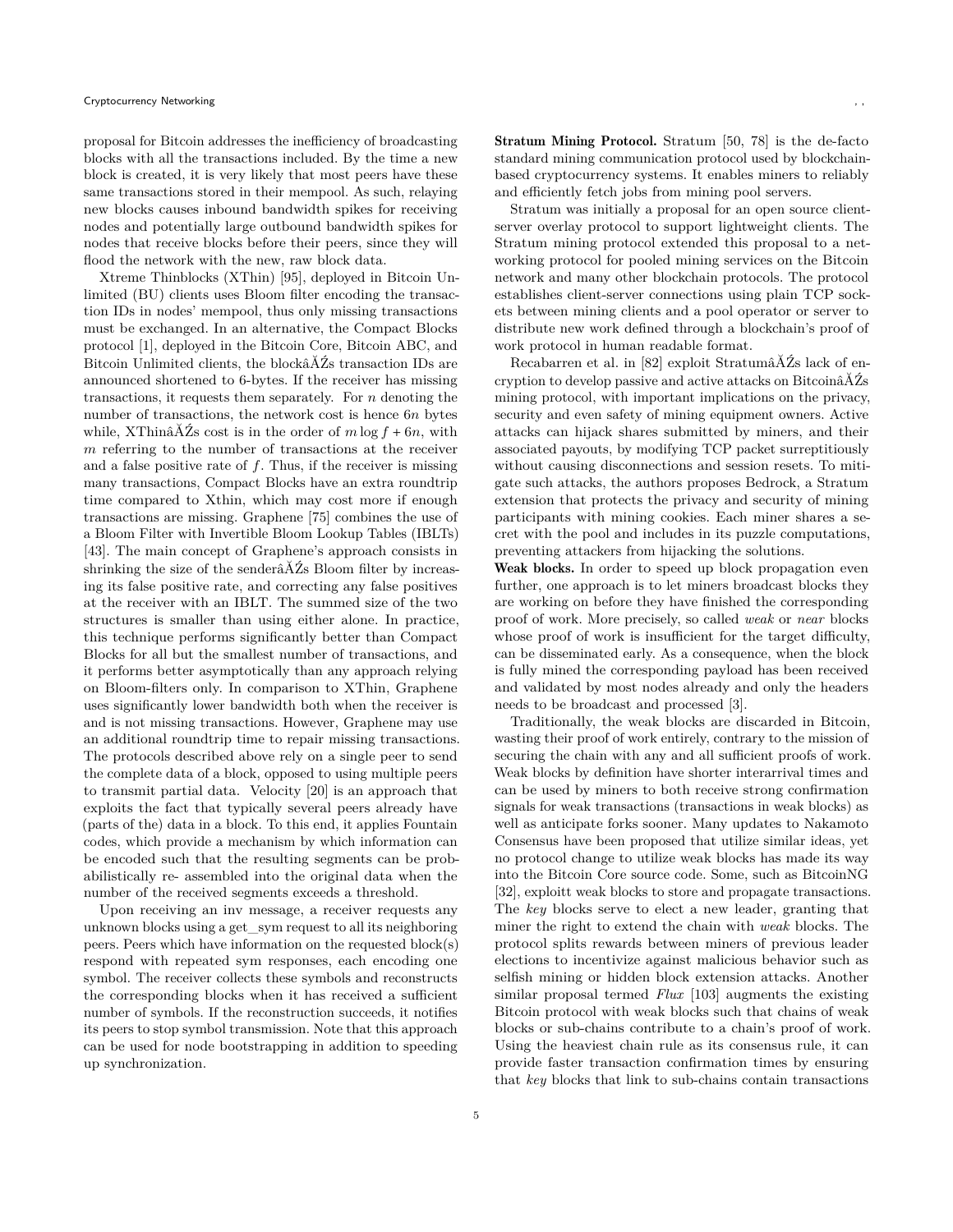included in the sub-chain's *weak* or *sub*-blocks. This can work in practice without the buy-in from all miners as well. One can imagine that if a certain number of miners opts in for broadcasting *weak* blocks, *key* blocks (which would also serve as legacy Bitcoin blocks) could ensure that the dominant chain contains some sub-chains of *weak* blocks.

Relay Networks. In parallel to the public P2P protocol, separate relay networks have been designed to increase network efficiency for miners. The first such system for Bitcoin, called Bitcoin relay network [\[69\]](#page-16-17), achieved this by disseminating blocks without full block verification and retransmitting known transactions. It consisted of a few nodes (supported by donations) scattered around the globe, all of which peer with each other. Another approach, Falcon [\[10\]](#page-15-11), relies on cut-through routing for faster block propagation in addition to minimal validation and a hand-optimized topology. More recently, FIBRE [\[14\]](#page-15-0) has been initiated to provide a similar service by combining cut-through routing with compact blocks and forward error correction over UDP (the normal Bitcoin protcol uses TCP) for registered users. Both Falcon and FIBRE can greatly reduce block propagation times and block orphan rates in the Bitcoin network, as shown in [\[74\]](#page-17-14). However, it is important to note that neither was designed, nor is suitable, to scale Bitcoin. Bitcoin cannot rely on these relay networks to achieve higher throughput, since the use of a relay network to scale, places the control over which transactions are included in the blockchain, and which miners may participate, in the hands of its operator. For example, the relay network operator may choose (or be coerced) to propagate blocks only from one group of miners, and reject all others, or to propagate blocks only to one group of miners, and not to others. Worse still, it might reject all blocks which contain transactions involving a specific address, effectively banning its owner from using it.

State Synchronization. For new nodes to be able to contribute to the P2P network quickly, Ethereum provides a state synchronization protocol. The first message sent by two Ethereum peers after the handshake describes their status containing information on the nodeâĂŹs protocol version, network ID (multiple Ethereum networks exist), the hash of the genesis block, the best known block hash and the currently used difficulty. Only connections to nodes operating on the same network ID and genesis block are maintained. Based on their best block hashes the nodes will then synchronize their available information.

When a node joins the Ethereum network, it obtains a local copy of the full blockchain by first requesting block headers, which include block meta information such as parent block hash, miner address. After it has compiled a list of missing block hashes, the node then sends requests to retrieve full block contents and verify the validity of the blockchain.

In Ethereum two validation mechanisms can be distinguished: 1) block header validation and 2) blockchain state validation. Block header validation, ensures that a blockâĂŹs parent block hash, block number, timestamp, difficulty, gas limit, and valid proof-of-work hash are correct. In contrast, blockchain state validation consists of sequentially executing all transactions and thus requires significantly more computation and time. In order to reduce the time for new nodes to synchronize and validate the entire blockchain, the *fast sync mode* has been introduced. Instead of running blockchain state validation on all blocks since genesis (as necessary in Bitcoin), header validation is run until a pivot point block close to the most recent head of the blockchain is chosen (using GET\_RECEIPTS messages for meta information including gas consumption, transaction logs, and status code). At the pivot point, a fast sync node utilizes GET NODE DATA messages to download a global state database at that block. From the pivot point onward, the node performs full blockchain validation.

Incentives for Block Propagation. For cryptocurrencies to function properly, blocks need to be propagated promptly upon their creation to all other users in the network. This is crucial both to the liveness and to the security of these protocols. To this end, there is a need to examine that miners are incentivised to follow block propagation rules, and not to vary from them. Selfish mining attacks [\[33,](#page-16-18) [87\]](#page-17-15) aim to increase the relative fraction of blocks mined by an attacker through timing the release of blocks created by an attacker. The strategies differ based on how long the attacker waits before publishing blocks from a secret chain. These attacks show that there are cases in which miners can profit by not propagating blocks as soon as they are created.

Another case in which miners can profit by deviating from vanilla block propagation is SPV mining. In a similar vein, the âĂIJSPV (simplified payment validation) miningâĂİ concept can decrease the block propagation latency, by avoiding the full verification of blocks and instead relaying them partly unchecked. Originally, the approach has been developed to expedite mining: In order to build on top of the previous block and extend the chain, miners need the hash of the previous block. However, they do not need the full block with all the transaction data in order to start mining. It is in fact sufficient to only have the hash of the previous block header in order to mine a valid block. The incentive for SPV mining is a rush to mine blocks as fast as possible to increase profits. Waiting to download the full block and validate all of the transaction results in idle time which can accumulate to lost profits. Therefore miners may be tempted to find the next block before they have even had time to download and verify the previous block. Like this, miners avoid putting any transactions in the block (apart from the coinbase transaction that rewards the miner), since they cannot know which transactions were in the previous block. Including transactions could result in double spending (which would deem the block invalid). SPV mining is one of the reasons that empty blocks appear on the blockchain [\[99\]](#page-17-16). Moreover, SPV mining increases the probability of an invalid block being used to extend the chain and mine the next block linking to an invalid block (since the transactions are not validated by the following block, or even multiple blocks). This in turn results in the network being less reliable for payments as double spends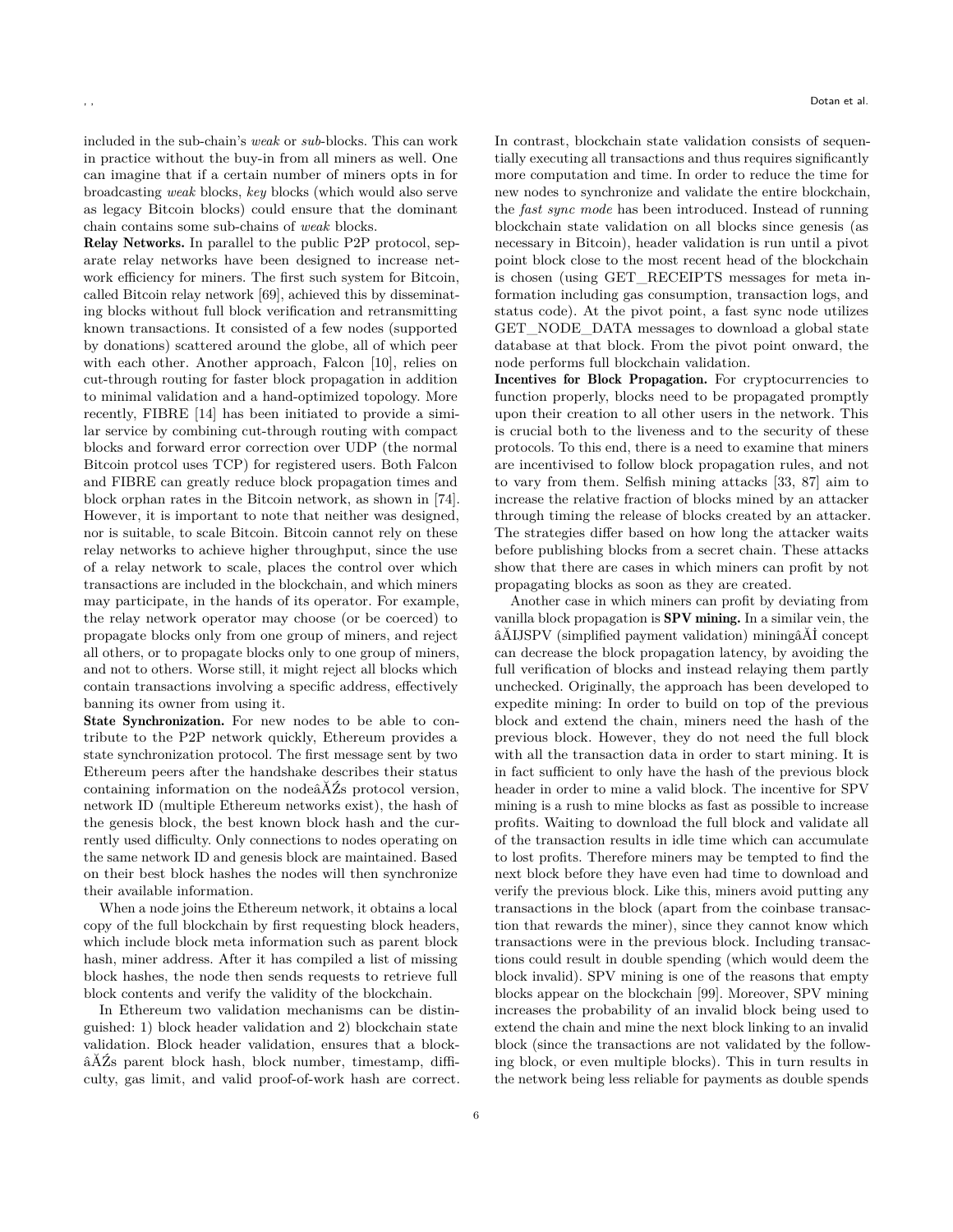are more likely. In fact SPV mining has already caused a split in the network in the past: In 2015 there was a change implemented in the Bitcoin protocol (regarding enforcing BIP66 strict DER signatures) that was supposed to go into action after 95% of the network updated their software. The way in which this was implemented is the following: Once 950 of the last 1,000 blocks were version 3 (v3) blocks, all upgraded miners would reject version 2 (v2) blocks. On 4 July 2015, shortly after the threshold was reached, a small miner (part of the non-upgraded 5%) mined an invalid block. Unfortunately, it turned out that roughly half the network hash rate was mining without fully validating blocks, and built new blocks on top of that invalid block, causing a split.

SPV mining is also an issue in the Ethereum, and in 2018 it was discovered that F2Pool (one of the largest mining pools at the time) was engaged in SPV mining (creating a dispropotionate amount of empty blocks. [2](#page-6-0)

Another similar strand of attack is Spy mining among competing mining pools. Spy mining occurs when attackers join the pools of others to obtain hints about new blocks appearing on the network. When a spy detects such information via the changed headers sent to it in the Stratum protocol, it can notify its other pool to avoid wasted work. Thanks to SPV, the miners can start mining a new block without seeing the old blocks content.

#### 3.3 Open Questions

Latency and throughput of crypto currencies depend on the efficiency of block propagation. Therefore, mechanisms and incentives to spread newly minted blocks as quickly as possible while minimizing bandwidth waste are crucial. At the same time, the system design must not forego safety and the protocols in place must ensure that blocks contain valid transactions despite the hunt for speed.

OPEN QUESTION 1. How to accelerate block propagation? *Several approaches to optimize the exchange of information in blocks between two nodes as well the dissemination in the network have been presented. Yet, both dimensions provide opportunities for empirical studies of the status quo and subsequently to devise new approaches to overcome this barrier to faster transaction rates.*

OPEN QUESTION 2. How to incentivise mining blocks with many valid transactions? *SPV mining still poses risks, thus designing a system preventing this behavior, e.g., with economic incentives is still open.*

OPEN QUESTION 3. How to broadcast blocks within a pool? *Pools which are very well connected internally and therefore can disseminate newly minted blocks fast, have an advantage in mining over their competitors. Within a pool one could consider a more permissioned model with a more structured overlay topology for speed, balancing the possible velocity gains with the risk of new attacks.*

OPEN QUESTION 4. Efficient network design for mining pools: *How to get headers to miners quickly, how to disseminate the accomplished work in whole network?*

Open Question 5. Should pools be âĂIJallowedâĂİ? *If not can they be prevented? What tools can be used? Can pools be monitored? There are also questions related to incentives (e.g., to force miners to have copies of the blockchain to make pools less attractive).*

## 4 TRANSACTION PROPAGATION

#### 4.1 What it is about?

One of the main services provided to users in cryptocurrencies is the propagation of their transactions. Users' transactions must reach miners in order to be included in blocks, and similarly miners are interested in obtaining transactions of users in order to be able to collect their associated fees. Hence, delays in transaction propagation result in possible delays for transaction confirmation for users, and may cause losses of funds for miners.

BitcoinâĂŹs method for propagating transactions is floodingbased, using the same underlying P2P network used to relay blocks. Thus, if a user sends a transaction to a node, it is potentially sent to all other peers of that node, and then propagated onwards. Transaction relaying has been measured to be slower than block propagation [\[25\]](#page-15-7). While 50% of blocks were broadcast to 25% of the nodes in less than 22 seconds, 17 minutes are needed to relay 50% of the transactions to the 25% of the nodes in the sample. Similarly, Neudecker [\[70\]](#page-16-13) reports that since 2017 transactions propagate to 50% of all nodes within around 5 seconds and to 90% of all nodes within around 15 seconds, both with a trend to increase over the horizon of the measurement campaign.

Kim et al.[\[57\]](#page-16-19) observed that transactions dominate the network traffic, with clients using different strategies for transaction dissemination. Different protocols have been suggested, such as Geth which relays transactions to all peers, and Parity which forwards them only to a subset of size square root of number of peers in the network.

# 4.2 State of the Art

Amplified DDoS. One main concern with respect to transaction propagation is that attackers will try to send many transactions to nodes. If each such transaction is later propagated to the entire network unconditionally, then attackers would be able to amplify any large scale DoS attack—sending a single message causes many more messages to be generated throughout the network. Thus, an attempt is made to charge the attacker for sending messages. Unlike with blocks, that are rate-limitted by the very fact that they require a proof-of-work in order to be valid, transactions bear no such limits. Their main cost for senders are reflected in the fees paid by the sender. These fees are not guaranteed. In fact, if a transaction is propagated to the entire network and later is not entered to the blockchain, its fees are not collected. Thus, in Bitcoin, miners only convey transactions that enter

<span id="page-6-0"></span> $^2$ [https://medium.com/@ASvanevik/why-all-these-empty-Ethereum](https://medium.com/@ASvanevik/why-all-these-empty-Ethereum-blocks-666acbbf002)[blocks-666acbbf002](https://medium.com/@ASvanevik/why-all-these-empty-Ethereum-blocks-666acbbf002)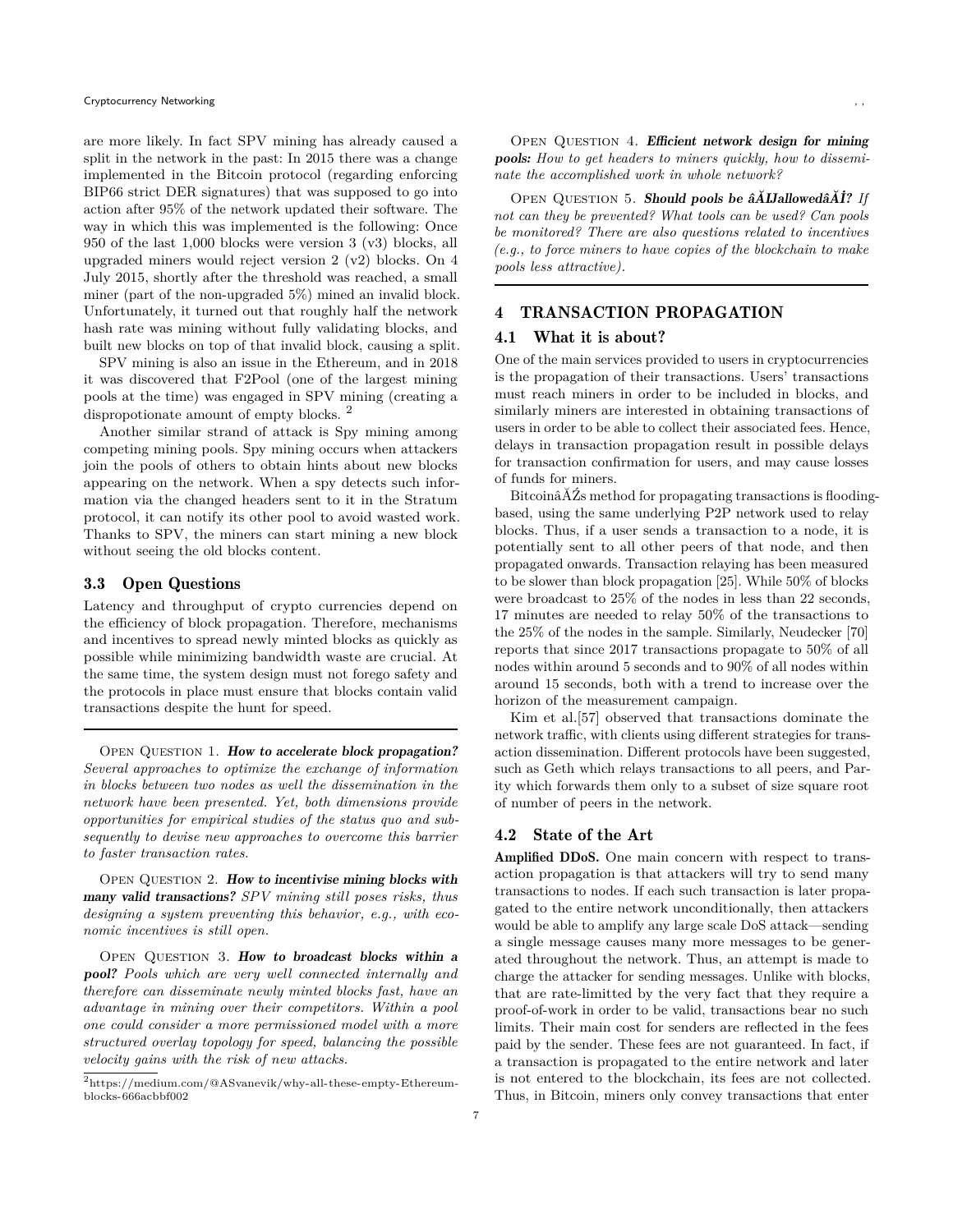

Figure 3: Transaction Propagation Topics

their mempool – these in turn are transactions that pay a sufficient fee that is likely to lead to their inclusion in a block.

Similar concerns apply when users wish to increase the fees of their transactions (possibly after finding out the the fee is insufficient to enter a block quickly enough), or to users who wish to double-spend previous un-confirmed transactions. If users are allowed to replace transactions with very modest fee increases, and the new transactions are propagated everywhere, again an attack is possible: attackers will simply send one transaction and then replace it with newer transactions with insignificant fee increases, thereby flooding the network once again. Thus, miners typically set a minimal fee increase to replace a transaction in the mempool and have it re-sent.

Similarly, if a user double spends a transaction and redirects its funds elsewhere, miners will not typically relay the double spend. This serves both as a countermeasure for transaction flooding and as a tool to support 0-confirmation recipient policies (which we discuss below).

Information Eclipsing and 0-Confirmation policies. Some users may not wish to wait until transactions are included in blocks. They then can adopt a somewhat risky policy of accepting 0-confirmation transactions, i.e., they can consider funds received if a transaction is propagated through the network (with fees that they estimate are sufficient to enter a block). Since these transactions are not yet included in a block, they are vulnerable to double spends. Most notably, double spends by miners that need only a single block that contains a conflicting transaction before the double spent transaction is included in a block itself (known as Finney attacks).

Due to the policy of miners mentioned above, doublespend transactions are not entered into the mempool of nodes and are not further propagated to others. This implies that some nodes are essentially "eclipsed" by their neighbors and may never find out about the existence of a double spend, simply because these neighbors first received one transaction (and forwarded that one to the node), but did not relay a conflicting transaction that was later received, leaving the node unaware of its existence. Information eclipsing hinders nodes that would like to accept 0-confirmation policies.

Still, such attacks require mining power which can present some barrier to the attack. The question of how easy it is to attack 0-confirmation transactions without holding mining power naturally arises. Karame et al. [\[54\]](#page-16-20) analyzed such attacks. They discuss countermeasures such as waiting a while before accepting the payment (and checking to see if conflicting transactions are propagated) and judge that these are not always sufficient to prevent attacks. They propose modifying protocol rules so that nodes forward double spending transactions instead of dropping them to avoid information

eclipsing. They however do not analyze the effect of denial of service attacks that may be aggravated as a result.

Privacy. An active attacker may wish to identify the node from which transactions originated. By actively connecting to several nodes, it is possible that a curious observer will observe the transaction origin, or will be able to deduce it.

Biryukov et al. [\[12\]](#page-15-12) present a deanonymization method for a significant fraction of Bitcoin users that correlates their pseudonyms with public IP addresses. The method explicitly targets peers behind NAT or firewalls, and can differentiate between nodes with the same public IP. They show ways to counteract the fact that nodes may use TOR to hide their IP and essentially utilize an anti DoS countermeasure in Bitcoin to cut off access to TOR. The main deanonimization technique is to identify nodes via the set of nodes it connects to (its entry nodes), transactions are mapped to a set of entry nodes, which uses a fingerprint to associate together transactions with similar sets, which suggests they belong to the same clients. The authors primarily propose to change the set of entry nodes often to avoid such correlations.

Neudecker and Hartenstein evaluate a form of deanonymization in [\[71\]](#page-17-17). They compare clustering approaches using transaction data (like signatures for different public keys that appear together in transactions) with clustering based on network data. Finding a correlation between the two likely means that both approaches in fact approximate the desired outcome. They show that for the majority of users no correlation between network information and the clustering performed on blockchain data could be found. A small number of participants do exhibit correlations that might make them susceptible to network based deanonymization attacks.

The Dandelion protocol [\[15\]](#page-15-13) is a suggestion to provide better network-layer anonymity for transacting users. The main construction in Dandelion is based on having a forwarding phase for transactions before they are widely distributed, trying to mask the origin of transactions. Nodes agree on some full ordering of the network (i.e. some Hamiltonian cycle) which is changed every few minutes in order to avoid the adversary learning it. Transactions are first broadcast along this path for a random (small) number of steps. After this phase, broadcast is done through diffusion as it is done today in Bitcoin. Dandelion++ [\[35\]](#page-16-21) extends Dandelion to defend against adversaries that are allowed to disobey the protocol. The core improvement is moving from forwarding through a long line graph to a referral 4-regular graph in the initial phase (before diffusion).

Incentives. The incentive of a node to participate in the dissemination of transactions is unclear. As an example, consider the case of a large transaction with high fee. In Bitcoin, the miner's incentive is to not propagate the transaction to other miners, in order to reduce competition (so it can include the transaction in one of its own blocks and claim the fee).

Although this field was studied thoroughly in the context of P2P networks (examples in [\[27\]](#page-15-14), [\[26\]](#page-15-15)), one of the first paper examining this for cryptocurrencies was [\[7\]](#page-15-16). In this paper, the authors offer to augment the protocol with a scheme that rewards information propagation, while balancing it with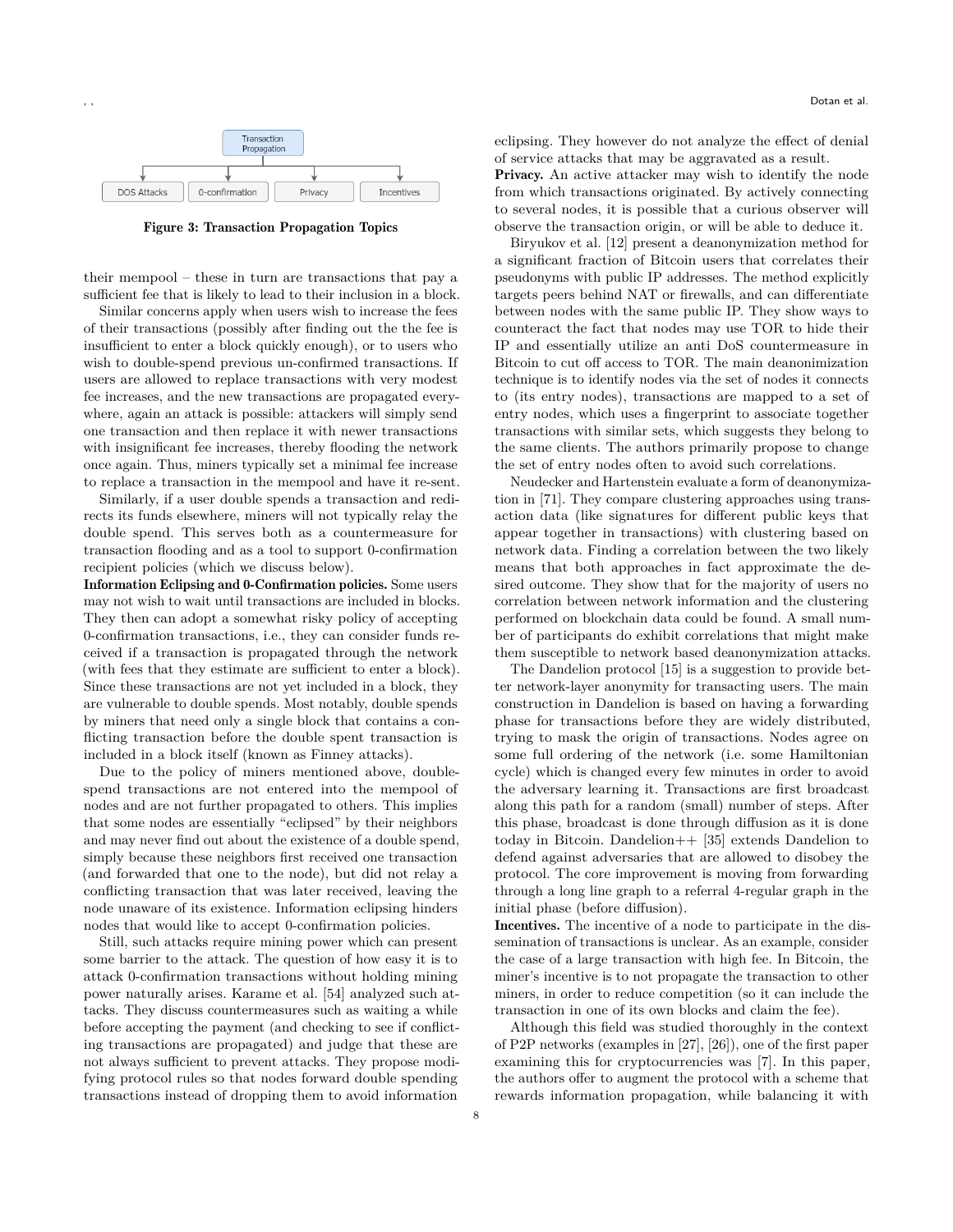the incentive to decrease competition. They show that their scheme is sybil-proof (robust against creating clones) and has low overhead (a total reward that is not too high).

An improvements is proposed in [\[30\]](#page-16-22), where additionally to awarding the propagating nodes, the authors propose "smart routing". In this mechanism, nodes directly route the transactions to a round leader, which is known in advance (first-leader-then-block (FLTB) consensus protocols). This mechanism increases the bandwidth efficiency by reducing the propagation of redundant transactions.

## 4.3 Open Questions

If the miners do not have access to a large number of transactions to put into blocks, the throughput and latency of the cryptocurrency will be suboptimal. In addition to the technical limits of spreading transactions widely, incentives play a very important role here and must be designed carefully.

OPEN QUESTION 6. How to avoid transaction floods? An *attacker may try to flood the network with meaningless transactions and thus cause the nodes to waste resources on them. How can one quickly identify bad transactions and discard them? How to trade off the verification cost, punishment mechanisms and velocity?*

OPEN QUESTION 7. How to balance DOS prevention and 0-confirmation requirement? *On the one hand, nodes strive to avoid DoS attacks by not allowing the propagation of doublespend transactions. On the other hand, users want low-latency cryptocurrency systems and thus favor 0-confirmation policies. Mechanisms to meet these two conflicting goals would allow for a better user experience.*

OPEN QUESTION 8. How to model and analyse cryptocurrencies? *The costs and benefits of propagating the different protocol messages deserves a more thorough analysis under realistic utility assumptions. This will uncover further weaknesses of current mechanisms and inform the development of superior approaches.*

OPEN QUESTION 9. How to implement a suitable reward system? *Currently prevalent mechanisms incentivise nodes to keep transactions with high fees to themselves, instead of propagating them widely. To alleviate this shortcoming, one must find better methods to align the incentives of nodes and cryptocurrency users. In addition, strategies that allow a superior method to be adopted quickly must be developed.*

# <span id="page-8-0"></span>5 TOPOLOGY OF THE P2P NETWORK

#### 5.1 What is it about?

The Bitcoin P2P network topology is formed by each peer connecting to 8 nodes (outbound connections) and accepting up to 125 in-coming connections. Outbound destinations are randomly selected among known identities. In other cryptocurrencies, nodes are assigned roles that influence the topology. For example, Cardano distinguishes between mutually

exclusive core, relay, and edge node roles [\[19\]](#page-15-5). The core nodes create blocks and run the consensus protocol, in other words, the core nodes maintain the blockchain. Relay nodes protect the core nodes, serving as intermediaries between the public internet where the edge nodes reside and the core node. If relay nodes are attacked, this may lead to a service interruption, but the integrity of the core nodes (and thus the Cardano blockchain) is not compromised. Relay nodes are fully under the control of the federated committee of initial Cardano stakeholders. Edge nodes create the payload of the blocks. They can be run by anyone on their computer to create currency transactions. They cannot directly communicate with core nodes, only with relay nodes and with other edge nodes. Also Ripple distinguishes between different roles for nodes, partitioning them in to superpeers and leafs[\[83\]](#page-17-18). A nodes in the leaf role does not route messages and only connects to super peers. In the superpeer role, a peer accepts incoming connections from other leaves and superpeers up to the configured slot limit. It also routes messages.

Before being able to send and receive protocol messages a node has to find other nodes to connect to join the network. This *discovery* process typically relies on static information sources and/or distributed hash table (DHT) approaches, discussed in the first part of this section. Knowledge of the network topology can give parties an advantage in the dispersal of information (blocks, transactions) which can lead to security risks. Because of this, there has been extensive research and development of tools and techniques aimed at exploring and mapping the Bitcoin P2P topology. The same holds true for many other crypto-currencies. We present here some of these works and their main contributions.

#### 5.2 State of the Art

Discovery. To join a cryptocurrency P2P network, a new node must find other nodes to connect with. In Bitcoin, a node first tries to connect to nodes it knows from participating previously. If no connections can be established this way, or if the node connects for the very first time, it queries a list of well known DNS seeds. As a last resource, it will try to connect to hardcoded seed nodes. The DNS seeds are maintained by Bitcoin community members: some of them provide dynamic DNS seed servers which automatically get IP addresses of active nodes by scanning the network; others provide static DNS seeds that are updated manually and are more likely to provide IP addresses for inactive nodes [\[13\]](#page-15-17). With the first messages exchanged between new peers, they inform each other of a random subset of locally known addresses with a timestamp of at most 3 hours ago. With this mechanism a list of addresses is maintained at each node. Each node will also accept incoming connections (up to 125 by default). The address of a new node is propagated through the network, so all peers can learn about it eventually.

Ethereum and Cardano use mechanisms inspired by Kademlia [\[64\]](#page-16-23), a Distributed Hashtable (DHT) approach that has already been widely used for file sharing. Kademlia assigns key-value pairs to sets of peers based on the distance between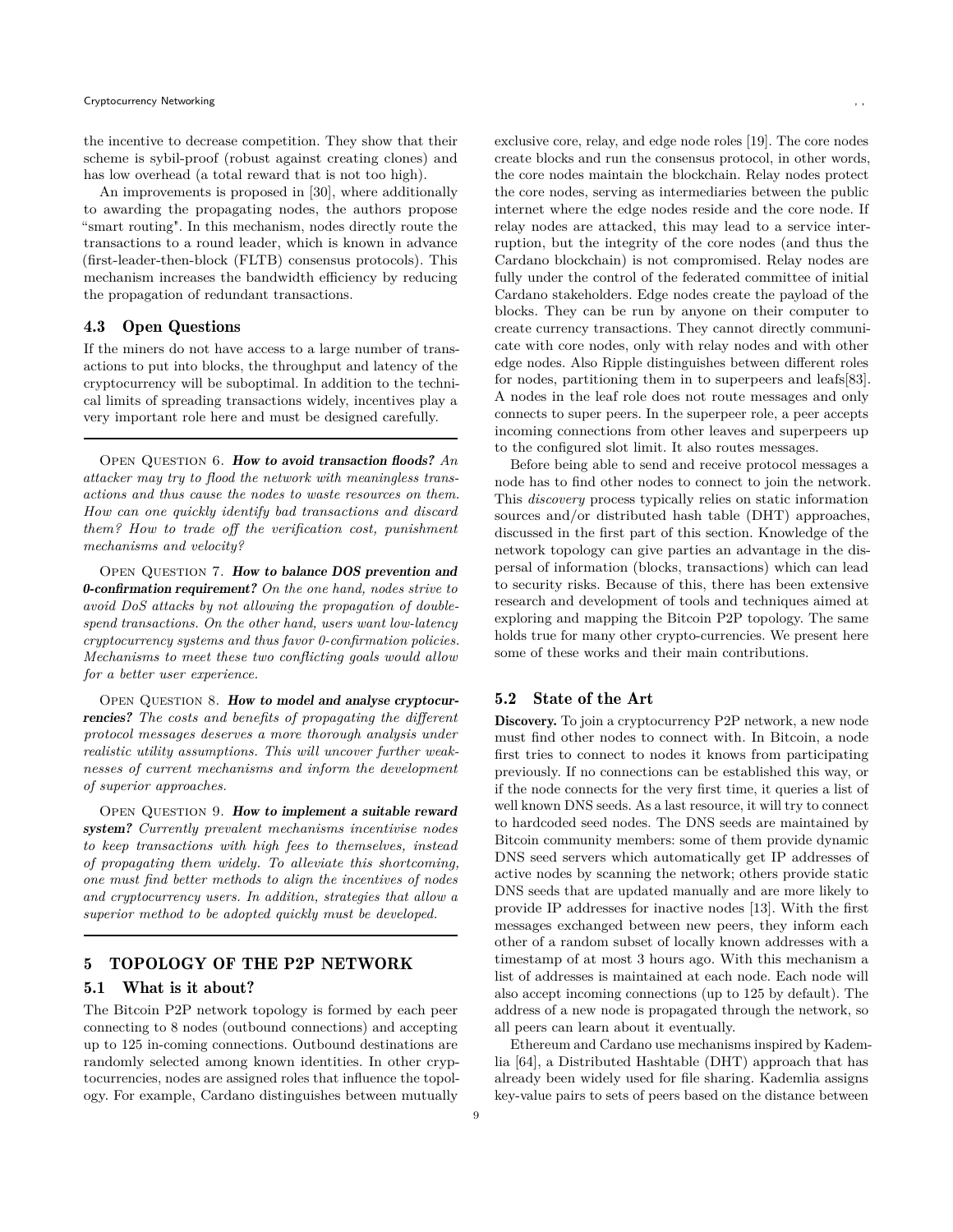

Figure 4: Topology Topics

the key ID and the node IDs and a routing table structure is maintained that allows to find responsible nodes recursively in a logarithmic number of steps.

While Kademlia and its derivatives have been used for many years, there is no formal proof for its performance and robustness. More theory-oriented approaches [\[17,](#page-15-18) [46,](#page-16-24) [102\]](#page-17-19) on the other hand, have not established themselves as alterna-tives. [\[46\]](#page-16-24) shows how to maintain clusters of size  $O(\log n)$ , each containing more than two thirds of honest nodes with high probability. Even when the system size can vary polynomially with respect to its initial size, the communication cost induced by each node arrival or departure is O(polylog  $n$ ). The approach guarantees robustness to a Byzantine adversary controlling a fraction 1/3 of the nodes (could be 1/2 with the application of cryptography). The proofs guarantee polylogarithmic maintenance and sampling overhead and rely on assumptions of a synchronous network. Alternatives, e.g., [\[102\]](#page-17-19), based on the BLS threshold signature scheme, demonstrate how a DHT with quorums of logarithmic size, the time and message complexity is polylogarithmic if up to a third of nodes per quorum is malicious. To this end, any request needs quorum approval before getting answered or continued to avoid SPAM and DOS attacks and prevent wrong responses. To remain robust despite churn, routing tables are maintained according to the Cuckoo Rule. Compared to other approaches, this method requires the creation and verification of many signatures, which is demanding.

If one can accept probabilistic failures, even more efficient options are possible. Jaiyeola et al. describe in [\[52\]](#page-16-25) how to use quorums sizes of  $O(\log \log n)$ , despite an adversary that controls a constant fraction of the computational resources in the network. Using their DHT approach, all but an o(1)-fraction of the machines can communicate with all but an  $o(1)$ -fraction of the machines in the network in  $O(\log n)$  $poly(log log n))$  steps. Instead of a DHT-based approach, Brahms [\[17\]](#page-15-18) proposes churn and Byzantine resistant sampling. The paper presents an attack-resilient gossip-based membership protocol and shows how to extract independent uniformly random node samples from the stream of node ids gossiped by the first. It draws its power from an assumption of limited bandwidth avaialability: Byzantine nodes cannot send messages unlimitedly, if one node sends more often than expected, it is ignored. In Brahms unsynchronized gossip rounds, nodes send addresses they know to some other nodes (to reinforce the knowledge for underrepresented nodes), and request known addresses from other nodes (to spread existing knowledge). If more than the expected number of address are received in a round, Brahms does not update its view in that round to prevent malicious influence. Furthermore, locally known history also influences next views to avoid poisoning. Together with a sampling algorithm this ensures that nodes have an approximately uniform sample of the nodes in the system, even as long as every joining correct node knows some correct other node. Brahms offers a tradeoff between communication and storage and can thus be adapted to different needs. Such a sampling approach can also be run on top of other solutions.

Mapping the network. In [\[11\]](#page-15-19), Ben Mariem et al. characterize and analyze Bitcoins' P2P network topology and main properties with a purely network measurements-based approach. They present a BTC crawler in order to discover and track all active nodes of the BTC P2P network. They also discuss a passive approach to reconstruct the topology of a blockchain P2P network, which can unveil miners. The paper further describes the structure of addresses (IPv6, IPv4, Tor hidden addresses), and presents empirical results on the geolocation of active nodes around the world. Another approach is presented in [\[22\]](#page-15-20), uncovering the topology of the Bitcion network by processing orphaned and conflicting transactions More precisely, by sending different double-spending transactions one can determine if these nodes are connected. This is possible because of how a node's mempool maintains orphaned transactions and processes conflicting transactions. Their techniques allow mapping the topology of the Bitcoin network in roughly 8 hours. The technique enables accurate topology reconstruction because of how nodes deal with both new transactions and orphaned transactions. Nodes that receive an inv-request and do not possess such a transaction will request it from the same peer with a get data message. However, if the node already possesses the transaction it will not send a get\_data message. By sending different nodes orphaned and conflicting, double-spend transactions and timing these actions correctly, an agent can identify if two of its peers are connected themselves. In [\[67\]](#page-16-26), Miller et al. determine the Bitcoin topology by utilizing the update method of the timestamp field in the addrMan of nodes in the network to learn about the topology. With this approach, they show that the deployed Bitcoin topology does not resemble a random graph.

It is also possible to exploit transaction accumulation to map the Bitcoin network: In the two mechanisms presented in [\[44\]](#page-16-27), (i) a node accumulates input transactions before propagating them, and then propagates them in the original order; (ii) nodes do not propagate contradicting transactions, so by propagating a contradiction to two nodes, they can tell which node is closer to the target (the one which got it first). By observing the INV messages from the nodes (the messages that propagate the transactions), the authors argue that it is possible to map the neighbors of a node (by sending different messages to different clients). The paper also presents effectiveness and precision plots based on simulations.

Similarly, other networks have been analyzed, including Ethereum and Monero. For a measurement study of the Ethereum network peers [\[57\]](#page-16-19), researchers developed a special node that listens to the propagation mechanism, connecting it to the main network. The study finds that 48% of all (3 million) discovered nodes do not contribute to the Ethereum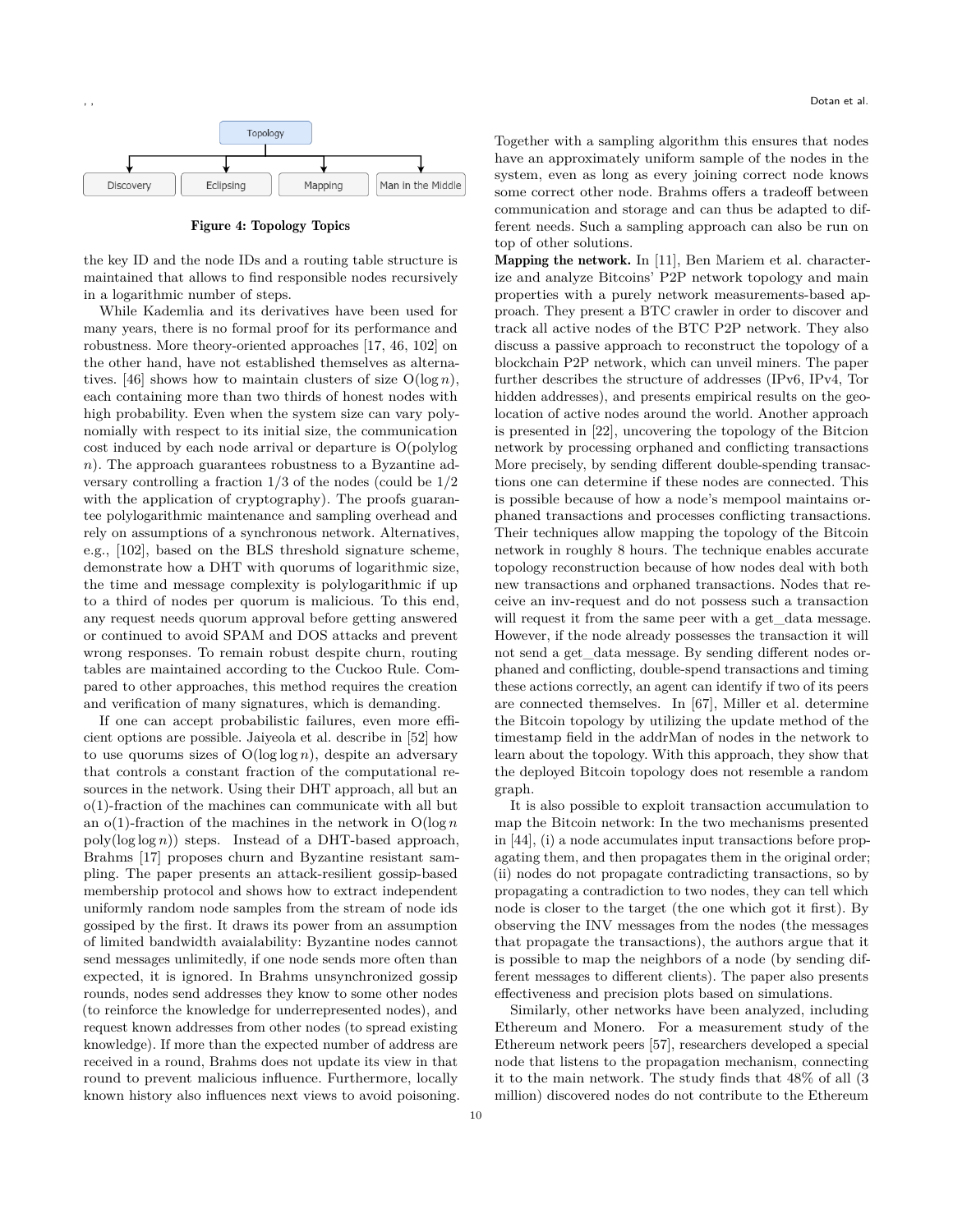Mainnet (do not run the Ethereum sub-protocol or do not operate on the main blockchain). The authors also show that 76% use the golang implementation, 17% rust, 5% javascript (which might be cryptojacking web clients). The study also reports on the versions of the nodes (examining stable versions and up-to-date versions), the network size (activate peers), geographic distribution and node age. The authors observe that more than 40% (12%) of the nodes use US (Chinese) IP addresses. The most widely used ASs of the nodes can be assigned to cloud hosting providers, dominating residential or commercial operators. In [\[18\]](#page-15-21), a tools is presented to collect MoneroâĂŹs P2P network information, including its network size, (geo-)distribution, and connectivity. The researchers set up 4 Monero nodes across the world and found that 87% of the nodes have a degree smaller than 8 (approx. 17% of the overall number of edges), being able to map all outgoing connections of 99% nodes in the network. The authors also succeeded to connect to 85% of the nodes that they discovered, which may enable network level attacks (eclipse, BGP hijacking, DOS).

There has also been some work that aims to fix some of the mapping issues raised. One approach is to secure blockchain network communication using SCION [\[98\]](#page-17-20): the design and use of a cryptocurrency network such as Bitcoin and Ethereum The goal of using SCION is to facilitate client node communication with a more direct, point-to-point infrastructure to prevent attacks and numerous cases of lost cryptocurrency from network hijacks and BGP route poisoning/spoofing.

Eclipsing / Splitting the network. Splitting the Bitcoin network can have severe consequences, as the shorter chain produced will not survive and as a result, many transactions are rolled back (and potentially double-spent), the revenue of miners from these blocks is lost. Partitions affect the ability of participants to operate on transactions. This may cause exchanges to stop receiving and sending the cryptocurrency, and merchants to be unable to get paid. There are several ways to isolate nodes in the network: for example, by disrupting the routing of traffic between them, or by causing nodes to connect only to attackers (Eclipsing). We list here a few well-known eclipse attacks, and some techniques suggested in the literature to detect and avoid them.

In Bitcoin, nodes choose their peers from a list of stored IP addresses. This list is limited in size and IPs must be evicted if fresh ones are placed inside. IPs are placed in the list pseudo-randomly in a way that is based on the IP itself and the IP of the advertising node. In [\[48\]](#page-16-28), the authors explore ways of isolating nodes in Bitcoin by affecting the way that nodes choose their peers. The main idea of the attack is to announce many IPs to the node that are either controlled by the attacker or that have no node behind them. The node eventually evicts all IPs of honest nodes from the list, and will only connect to the attacker. The idea is to cause collisions in the placement of similar IPs and of IPs advertised by the same node, thus the attack above needs some minimal number of IP addresses controlled by the attacker to succeed. This number is not high in practice. Also Ethereum is the target of eclipse attack constructions. In [\[100\]](#page-17-21), Ethereum's peer-to-peer network is partitioned without monopolizing the connections of the victim, which is possible due to the block propagation design of Ethereum. In this attack, the attacker can potentially keep the victim from receiving a block almost indefinitely. This attack could be used as an infrastructure for a double spend attack. The authors also present an exploit that can force a node to accept a longer chain with lower total difficulty than the main chain (also using the block sync mechanism). In this attack a node that newly connects to the network and receives a chain that is longer than the valid chain but has a lower total difficulty because the adversary advertised a higher total difficulty than honest nodes. The attacker is therefore disconnected from the network. The authors highlight a bug in EthereumâĂŹs difficulty calculation as well. This can be used in an attack

chain. The paper also outlines countermeasures. Two attacks on Bitcoin exploiting the networking stack are presented in [\[5\]](#page-15-22). First, BGP hijacking that is used to disconnect parts of the network. The network is shown to be poorly distributed, so that relatively few prefixes need to be hijacked in order to partition miners from each other. Once a partition is fixed, natural churn allows nodes to connect across the partition and blocks are once again propagated. A second attack proposed in the paper utilizes the fact that Bitcoin traffic at the time was un-encrypted. Intervention in the content of announcements of new blocks and transactions as well as requests for the data of recently announced blocks was shown to severely delay block propagation. As a result nodes are left uninformed of the latest blocks in the chain for longer periods, which causes miners to waste time mining blocks that will be discarded and will yield no reward, and users to be unaware of funds they may already have received.

that prevents the victim from synchronizing with the valid

A game theoretic approach is used in [\[92\]](#page-17-22) to manage the list of known peers. Consequently, attackers need to corrupt a large number of nodes to eclipse a node successfully. Similarly to the Bitcoin protocol, the paper assumes that acquiring IPs from the same prefix is cheaper than acquiring the same number of IPs from multiple prefixes, and utilizes this fact in the peer selection mechanism to increase the attack cost.

In [\[68\]](#page-16-29) the authors investigate new "Stubborn Mining" attacks which combine eclipse attack with selfish mining [\[34\]](#page-16-30) attacks. In this work, the authors consider the same model against users who are also eclipsed in the network and show the effect to which eclipsed users help a stubborn mining attacker. Overall, eclipse attacks empower adversarial agents with a larger strategy space to continue running attacks, and when paired with stubborn mining strategies, enable an attacker to improve their relation fraction of block rewards beyond traditional selfish mining strategies.

In [\[93\]](#page-17-23), Tran et al. present the EREBUS attack, that partitions the Bitcoin network without any routing manipulations, which makes the attack undetectable (even against bug fixes specifically adressing partitioning attacks). Adversaries who may control large transit ISPs, are able to mount the attack. The adversary utilizes a large number of network addresses reliably over an extended period of time. A fix attempt to this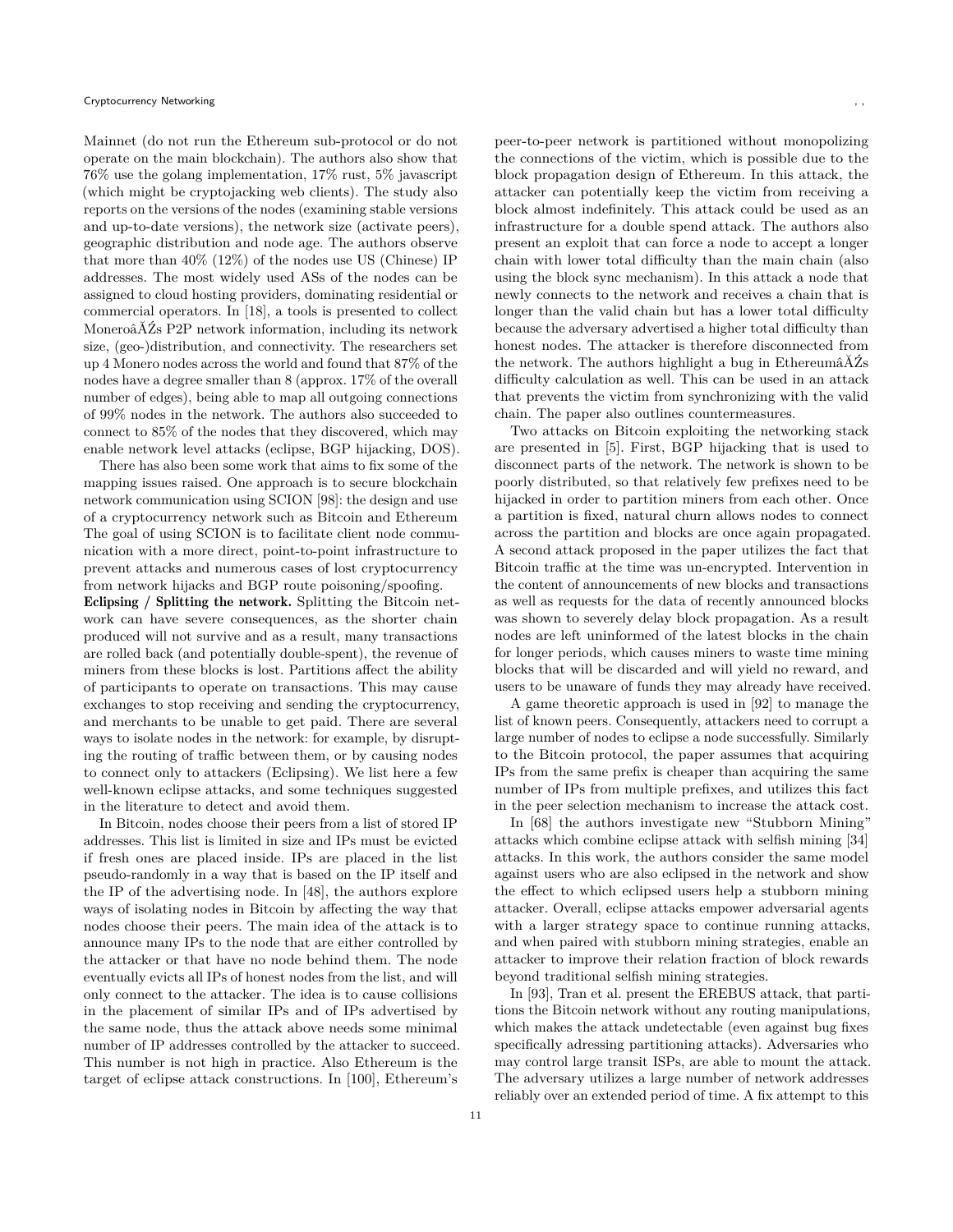attack is suggested [here.](https://github.com/Bitcoin/Bitcoin/pull/16702) This work enables Bitcoin core to prefer to connect to peers which are on different source ASNs to try to reduce the probability of any single host/path/hijack is relied on by a peer. The authors focus on the process of building the AS map, including simple filtering suggestions such as treating prefixes only reachable via a common upstream as if they were hosted directly on that upstream (by pulling routing information don diverse sources).

SABRE [\[4\]](#page-15-6) presents a secure and scalable Bitcoin relay network resilient to routing attacks, designed to run alongside the existing peer-to-peer network and is easily deployable. The network is designed to efficiently handle high bandwidth loads, including Denial of Service attacks. The relay network provides security to Bitcoin clients by enabling them to learn the latest mined blocks and to propagate them networkwide. The authors use properties of BGP to predict where would be a good place to host relay nodes – locations that are inherently protected against routing attacks and on paths that are economically-preferred by the majority of Bitcoin clients. In addition, they provide resiliency through soft/hardware co-design through the use of caching, and offloading most operations to hardware (programmable network devices). This enables SABRE relay nodes to sustain load even when originating by DDoS attackers.

The effectiveness of mining pools can also be hampered by Distributed Denial of Service Attacks (DDoS) in order to disrupt their operations. As a consequence a competing mining pool is slowed down giving an advantage to other pools. This in turn may encourage individual miners to leave unreliable mining pools and join the attacker's pool as a result. After currency exchanges, Bitcoin mining pools are the most frequent victim of DDOS attacks [\[97\]](#page-17-5). Of 49 mining pools, 12 experienced (repeated) DDoS attacks. Based on a game theoretic model where pools can select between investing funds into additional mining equipment or DDOS attacks [\[53\]](#page-16-9), larger mining pools have a slightly greater incentive to attack than smaller mining pools.

Man in the middle attacks. In [\[29\]](#page-16-31), the authors study the impact of Man-In-The-Middle Attacks on Ethereum. The paper looks closely at the feasibility of MITM and double spending attacks on simulated network corresponding to the real Ethereum topology with real network components. They show the impact of such attacks, also gathering public information about the network, and mimicing the structure of its biggest 10 mining pools connected through 5 BGP routers, and performing BGP hijacking and ARP spoofing. The authors find that the attack is almost infeasible in the public context (because of its structure), but in the case of route hijacking (e.g. if Ethereum is deployed over a WAN in a consortium environment, and an adversary that has control on the border gate) could double-spend through either BGP hijacking or ARP spoofing with a success rate up-to  $80\%$ .

Empirical results. The open nature of the Bitcoin and Ethereum network attracted a number of studies of their characteristics. Donet et al. [\[25\]](#page-15-7) report that in 2014 nodes placed in Unites States and China summed up to 37% of the discovered nodes. Germany, United Kingdom, and Russia also had a large share

of nodes of the network, with 9%, 4%, and 7%, respectively. Japan, Brazil, Mexico, and China had low adoption rates, with the number of Bitcoin nodes being less than 3 per every 100k Internet Users. In contrast, the Netherlands, Norway, Finland, and the Czech Republic have the highest adoption rates, more than 10 times higher than those showed by Brazil. Most of the detected nodes, remain connected for a short time only, merely 5,769 nodes remain (which represents only a 0.66% of the discovered ones) after 37 days.

Neudecker [\[70\]](#page-16-13) describes the methodology and results of his ongoing measurement campaign (2015-2018), including a comparison with measurements from other sources (all reproduce the same general trends, and show the same shortterm effects). The total number of connections studied varied between less than 6,000 connections in late 2016 and around 14,000 connections in 2018. The number of Sybil peers detected is generally very low (less than 50 prior to July 2017, less than 200 after August 2017), with the exception of short events in June 2017 and August 2017. The average share of peers connected for at least one day varies between 55% and 75%, the share of peers connected for at least one week varies between 20 % and 50 %.

In 2017, [\[38\]](#page-16-32) investigated bandwidth, latency, and decentralization metrics in the Bitcoin and Ethereum network. The observed bandwidth varies between different protocols, and the paper reports averages between 70 and 90 Mbps for Bitcoin and 55.0 Mbps for Ethereum nodes. The latencies they measure are 135ms and 171ms on average for Bitcoin and Ethereum nodes respectively. With respect to mining power, the authors show that in Bitcoin, the weekly mining power of a single entity has never exceeded 21% of the overall power. In contrast, the top Ethereum miner has never had less than 17% of the mining power. Moreover, the top four Bitcoin miners have more than 53% of the average mining power. On average, 61% of the weekly power was shared by only three Ethereum miners. These observations suggest a slightly more centralized mining process in Ethereum.

Feld et al. [\[36\]](#page-16-33) and Apostolokai et al. [\[5\]](#page-15-22) pointed out a strong AS-level centralization that may impact Bitcoin networkâĂŹs connectivity âĂŞ i.e. 10 ASes contain over 30% of peers, with 39 IP prefixes hosting half of the overall mining power.

#### 5.3 Open Questions

Open Question 10. Topology information hiding: *How can the overlay topology be efficient yet make it hard for attackers to learn it and mount eclipse and hijacking attacks? Answers to this question provide discovery mechanisms that strike a balance between containing truthful information and DOS resistance, e.g., using overlay rotation and sharding mechanisms that minimize the information necessary to participate in a crypto currency network.*

OPEN QUESTION 11. Giant honest component: Most crypto*currencies employ a flooding-based strategy to broadcast on a*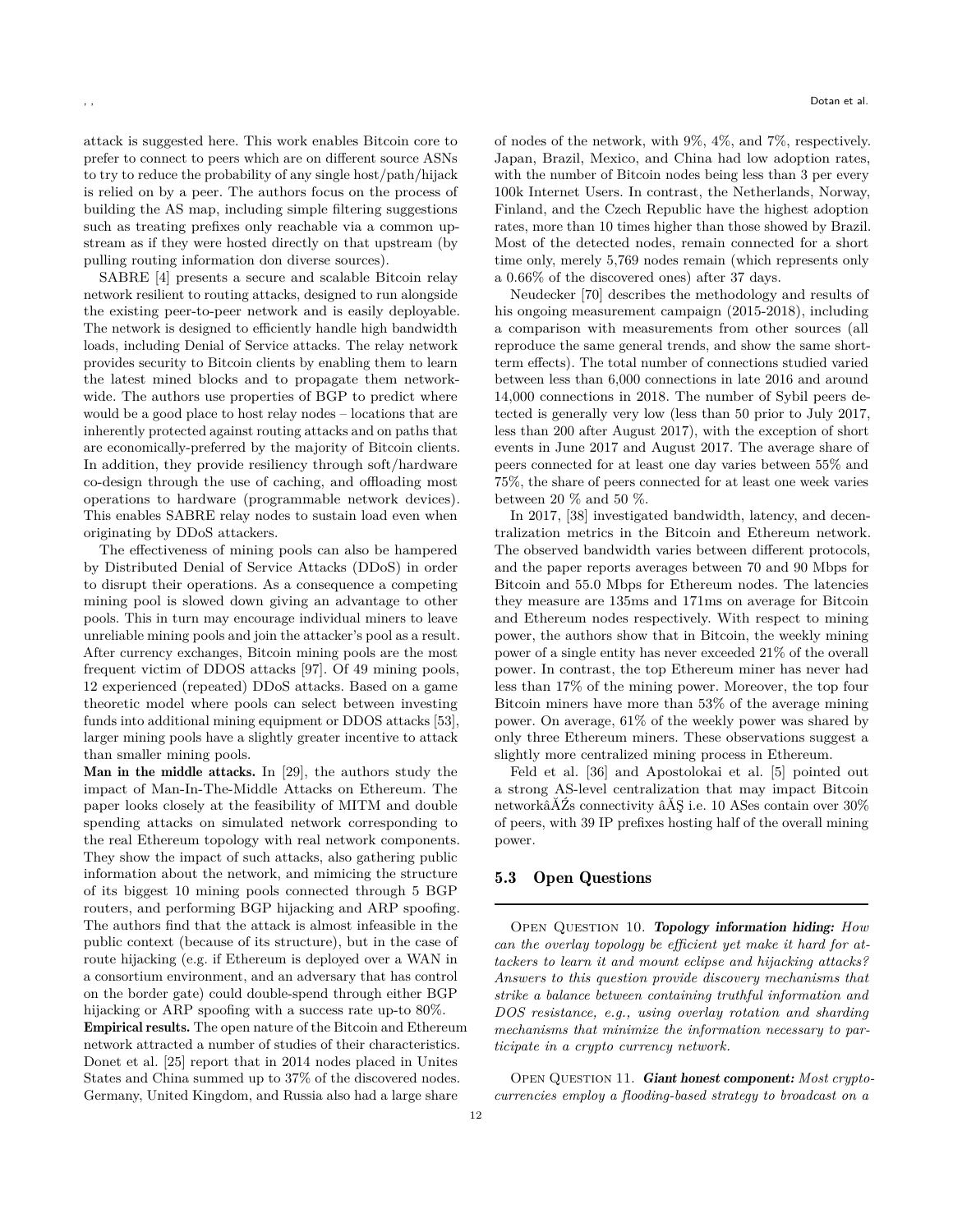#### Cryptocurrency Networking

| <b>Open Question</b>                    | Methodologies    |
|-----------------------------------------|------------------|
| How to accelerate block propagation?    | PROT, ALG, GAME, |
|                                         | SEC, CRYPTO      |
| How to incentivise mining blocks with   | GAME             |
| many valid transactions?                |                  |
| How to broadcast blocks within a pool?  | ALG, PROT        |
| Efficient network design for mining     | PROT, ALG        |
| pools                                   |                  |
| Should pools be allowed?                | <b>GAME</b>      |
| How to avoid transaction floods?        | SEC, GAME        |
| How to balance DOS prevention and       | PROT, GAME, ALG  |
| 0-confirmation requirements?            |                  |
| How to model and analyze crypto cur-    | PROT, GAME       |
| rency?                                  |                  |
| How to implement a suitable reward      | GAME             |
| system?                                 |                  |
| Topology information hiding             | SEC, CRYPT, ALG  |
| Giant honest component                  | ALG              |
| Link failure models                     | PROT, ALG        |
| How to incentivize nodes to contribute  | PROT, SEC, GAME  |
| to efficient routing?                   |                  |
| Scalable payment routing strategies     | PROT, GAME       |
| How to limit congestion?                | PROT, ALG        |
| How to balance privacy and efficiency   | SEC, ALG, CRYPT  |
| in channels' liquidity observability?   |                  |
| How to protect light client from spoof- | PROT, GAME, SEC  |
| ing?                                    |                  |
| How to protect from isolation and hi-   | PROT, ALG, GAME  |
| jacking attacks?                        |                  |

Table 1: Open network questions and methodologies needed to address them: ALGorithms, network PROTocols, GAME theory, SECurity, CRYPTography.

*topology constructed with a (pseudo) random process. Nonhonest nodes may choose to drop messages or forward outdated and wrong information. For a broadcast to succeed, thus enough honest nodes must be connected to each other via at least one path, not containing bad nodes. To this end, graphs must provide large connected components that consist of only honest nodes.*

OPEN QUESTION 12. Link failure models: Traditional fail*ure models consider the number of faulty nodes as the main parameter when analyzing P2P networks. For a more nuanced analysis, link failures must be taken into account as well. Link failures can be modelled as random processes or in a worstcase fashion that is bounded in some way (e.g., a strongly connected union of available links when considering a time interval [\[47\]](#page-16-34)). More granular models and analyses tailored to the cryptocurrency conditions and constraints are necessary to better understand current cryptocurrency networks and to build the basis for future designs.*

# <span id="page-12-0"></span>6 OFF-CHAIN PAYMENT CHANNELS

# 6.1 What is it about?

Scaling limitations and transaction latencies have led to a rich corpus of work exploring different blockchain scaling solutions:



Figure 5: Off-chain Payment Channels Topics

including alternative blockchain consensus architectures [\[32,](#page-16-16) [56,](#page-16-35) [59,](#page-16-36) [66,](#page-16-37) [76\]](#page-17-24), sharding [\[39,](#page-16-38) [60\]](#page-16-39) or side-chains (mechanisms that allow digital assets from one blockchain to be used in a diffferent ones) [\[8\]](#page-15-23), to just name a few [\[9\]](#page-15-24).

Off-chain peer-to-peer networks are emerging as a parallel effort to rendering on-chain networks more scalable. Off-chain or so-called "layer-2" protocols (built on top of the layer-1 blockchains) are typically defined as protocols that do not publish every transaction on the blockchain immediately (contrary to on-chain transactions) and entirely rely on the consensus algorithm of a parent-chain. Off-chain protocols rely on channels which establish a private peer-to-peer medium, governed by pre-set rules, e.g., a smart contract, allowing the involved parties to consent to state updates unanimously by exchanging authenticated state transitions off-chain.

Channels can come in different flavors, e.g., channels which are formed between  $n$  parties, or commit-chains, which serve a similar purpose as payment channels and rely on a central but untrusted intermediary. One can also distinguish between payment channels which are off-chain payment interactions, and more general state channels, which are arbitrary offchain interactions. Side-chains [\[8,](#page-15-23) [9\]](#page-15-24) do not classify as layer-2 solutions due to having their own consensus algorithm.

Payment channels emerged to support rapid one-way payments, then transitioned towards bi-directional channel designs where both parties can issue and receive payments. State channels generalize the concept to support the execution of arbitrary state transitions.

To give an example, consider two companies which transact frequently with each other. Rather than settling all their transactions on the blockchain the companies can each transfer a balance to a unique joint account, which is recorded in the blockchain, such that each party is entitled to receive its original balance once their joint account is closed. Afterwards, the parties can privately send money to each other using their cryptographic keys and update the state of their joint account, without revealing the updated state to the rest of the P2P network.

Since updates are not always recorded in the blockchain, the balance of the state channel changes over time, based on the transactions between the companies. When any of the parties wishes to close the state channel, it can submit the most updated state to the rest of the network to be recorded in the blockchain, thus closing the state channel and passing the funds back to the companies based on their most updated balance. State channels enable the same type of interactions as the Consensus Layer, without recording them in the blockchain. However they also introduce new complexities. For example, safety measures are required to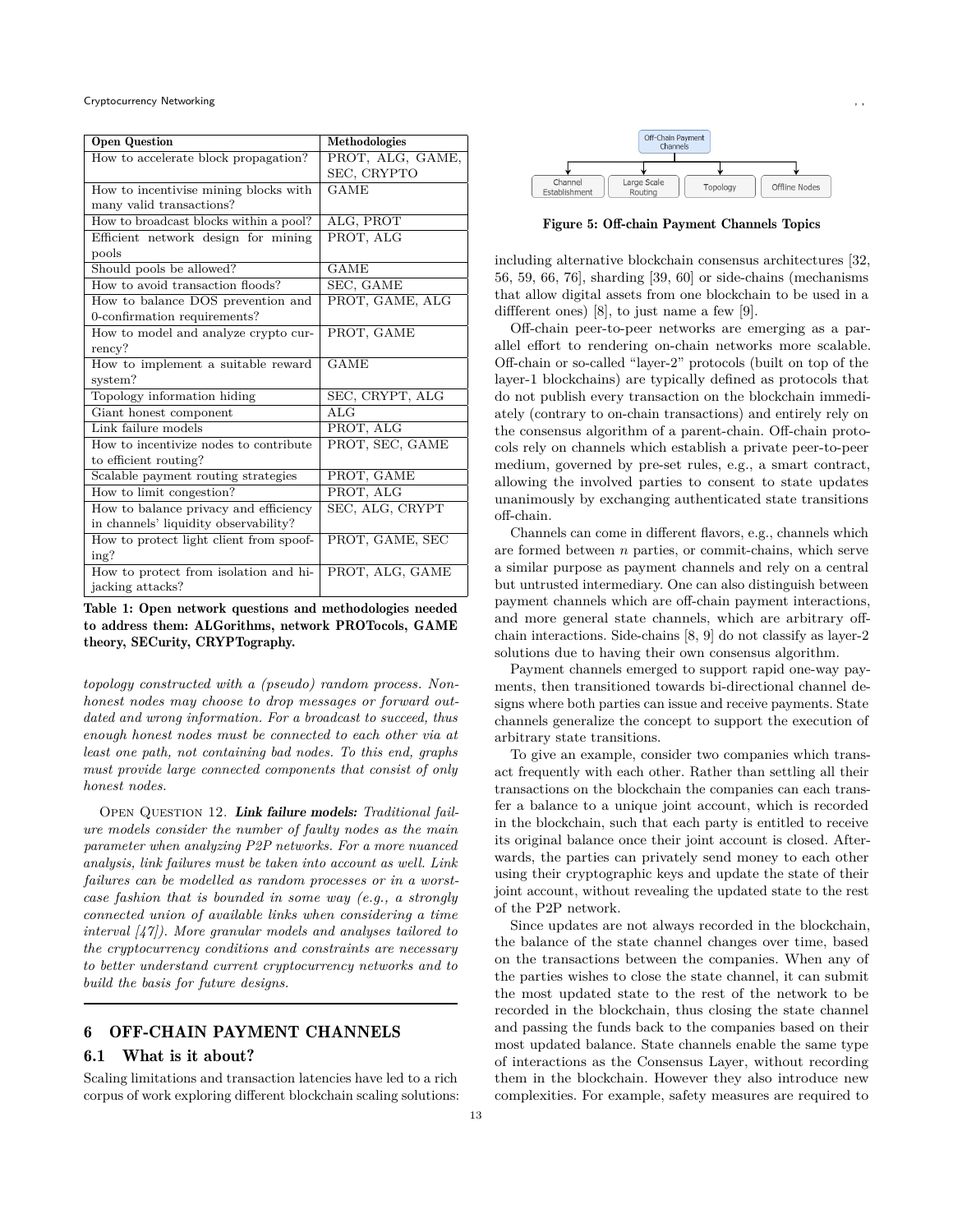prevent a dishonest party from closing of a state channel using an earlier version of the state channel, thus omitting recent payments.

Popular payment channel networks (PCNs) include Bitcoin Lightning [\[79\]](#page-17-25), Ethereum Raiden [\[81\]](#page-17-26), and XRP Ripple [\[37\]](#page-16-7), to name a few. In all these networks, each node typically represents a user and each directed, weighted edge represents funds escrowed on a blockchain; these funds can be transacted only between the endpoints of the edge. Many PCNs such as Lightning and Raiden use source routing, in which the source of a payment specifies the complete route for the payment. If the global view of all nodes is accurate, source routing is highly effective because it finds all paths between pairs of nodes.

In several respects, routing in PCNs is fairly different from routing in traditional communication networks: in traditional communication networks, routing algorithms typically aim to find short and low-load paths in a network whose links are subject to fixed capacity constraints. In a PCN, link capacities represent payment balances, which can be highly dynamic: every transaction changes the payment balance initially set up for the channel.

Existing network routing algorithms for data transmission experience unique challenges when applied to PCNs. Node links and bandwidth capacities in data networks are not considered private information. In contrast, a PCN routing algorithm changes the state of the traversed channels to secure the asset delivery from the sender to the receiver. Depending on the transaction amount, certain channels may not be suitable to route a payment, and channel balances are thus an obstacle that routing algorithms have to account for [\[90\]](#page-17-4). An executed channel transaction permanently alters the state of all channels along the path.

#### 6.2 State of the Art

We review state-of-the-art approaches structured around the different aspects which arise in off-chain networks: from channel establishment over route discovery to supporting scalability.

Routing and Channel Establishment. A distinguishing feature of PCNs is that they also support transactions between participants without direct channels, using multihop routing. In a nutshell, users can efficiently transmit funds from node A to B by relaying them over a path connecting A to B, as long as each edge in the path contains enough balance (escrowed funds) to support the transaction.

However, design tradeoffs and security implications of such multi-hop routing are not well-understood today [\[63\]](#page-16-40). Scalability is a concern here: currently, the Lightning network comprises more than 10k nodes and 35k channels, which are updated and changed frequently. We will dedicate a separate subsection to scalability, and focus on additional aspects in the following.

It has been shown that cost-efficient routing, aiming to minimize fees, can sometimes be exploited. Tochner et al. [\[91\]](#page-17-27) identify and analyze a novel DoS attack arising in PCNs, based on an inherent tradeoff between how efficient (and hence predictable) versus how secure routes are: for costeffectiveness, the routing algorithm should find paths with low transaction fees. The fees of a layer-two transaction should be lower than the fees for a layer-one transaction.

To provide privacy, routing paths should be found without disclosing transaction values (i.e. value privacy) and the involved parties (i.e. sender and receiver privacy). Tochner et al.'s attack is based on route hijacking and exploits the way transactions are routed and executed along the created channels of the network. The idea is that an attacker can first create channels that increase the probability that transactions will route through it. Using an amplification attack, the attacker can increase the delay of the new channels, delaying payments for the period of the hijack attack. The authors empirically show that with just 5 channels, an attacker can hijack the majority of transactions ( $\approx 60\%$ , while 30 channels hijack  $\approx 90\%$ ). The authors also discuss countermeasures, also showing a simple example where a small change in the existing weight function of the routing algorithm decreases the hijack affect of such attacks.

Similar in spirit is the work by Tang et al. [\[89\]](#page-17-28). In PCNs, whenever a transaction succeeds, edge weights are updated. However, the new channel balances (i.e., edge weights) are usually not revealed to users directly for privacy reasons. This can lead to inefficiencies: when determining a route for transactions, users first have to guess a path that might be suitable, and then check if it really supports the transaction. This guess-and-check process dramatically reduces the success rate of transactions. At the other extreme, knowing full channel balances can give substantial improvements in success rate at the expense of privacy. To address this problem, Tang et al. [\[89\]](#page-17-28) studied whether a network can reveal noisy channel balances to trade off privacy for utility. The authors show that in general, what can be achieved in this context is fairly limited. They then propose noise mechanisms and find that it is not possible to get large gains in utility by giving up a little privacy, or large gains in privacy by sacrificing a little utility. Hence, the authors argue that it is optimal to operate either in the low-privacy or low-utility regime.

The routing and hence the performance of the network typically heavily depends on the fees. Di Stasi et al. [\[24\]](#page-15-25) suggested to change the way how nodes apply fees for forwarding payments, while trying to keep the network balanced and improve performance, also using a multipath routing payment scheme, to further reduce the fees paid by users and keep the network balanced. In particular, the authors argue that there are requirements that the fee function should satisfy, and are not currently fulfilled. Di Stasi et al. also discuss the problem of finding multiple paths between a source and a target, to improve transaction routing.

In order to ensure anonymity, onion routing is usually used, which however requires the random selection of nodes in a path. SilentWhispers [\[62\]](#page-16-10) and SpeedyMurmurs [\[86\]](#page-17-6) formalize and address concrete notions of privacy in this context. SpiderNetwork [\[88\]](#page-17-7) improves the effectiveness of source routing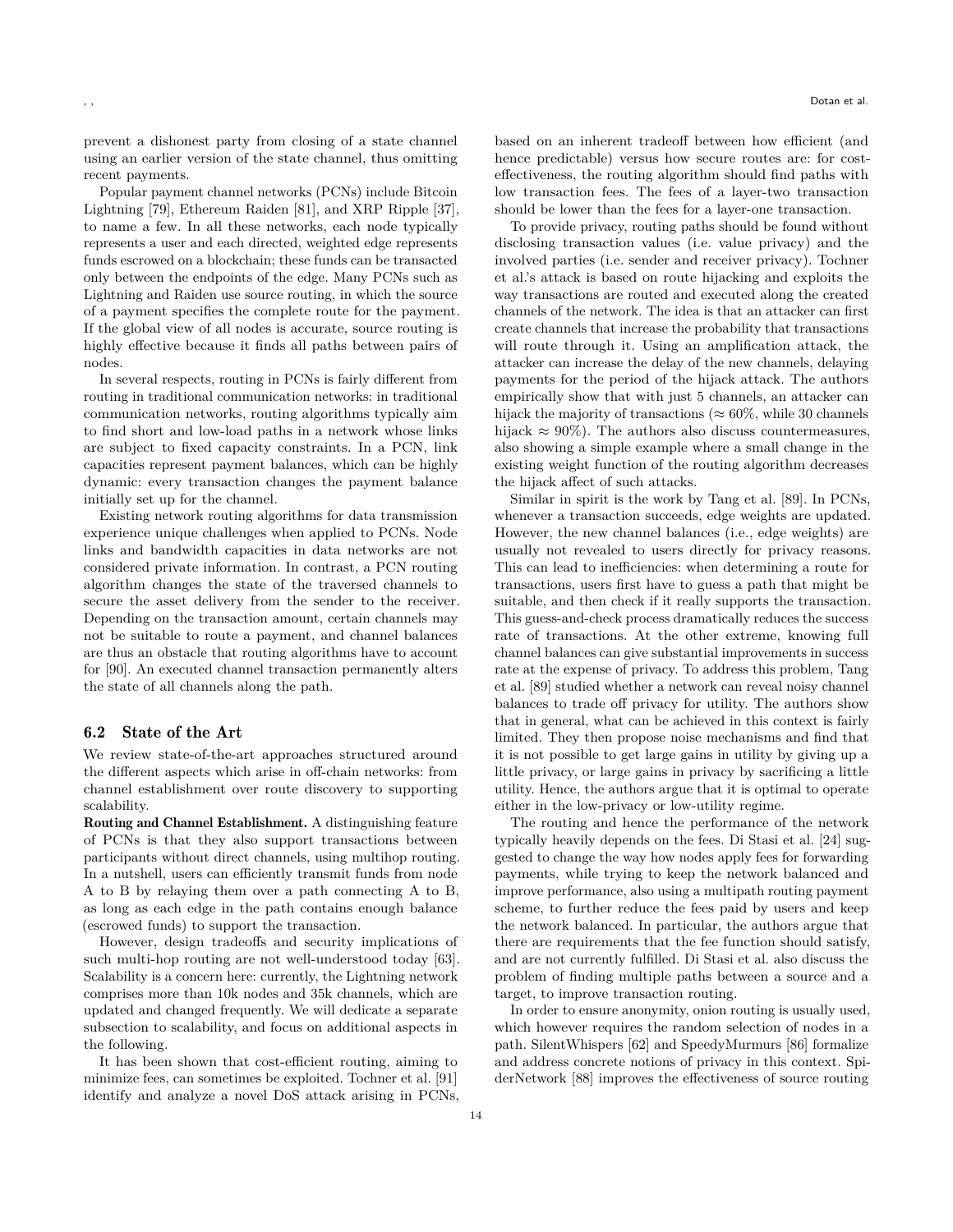in a dynamic PCN by favoring routes that minimize the balance difference as well as on-chain rebalancing, meaning that nodes deposit additional coins to improve the balance; their routing relies on a packet-switched network, that is, instead of routing a complete payment, the payment is split into constant-size units which are routed individually, mitigating channel capacity limitations. SpiderNetwork is therefore effective even when balances are constantly changing, at the cost of higher latencies if on-chain rebalancing is used.

Routing in Large-Scale Topologies. Today's routing algorithms require every node to know (and maintain) the entire topology, in order to be able to compute a route toward the transaction's target. This stands in contrast with the objective to support lightweight nodes (e.g., wallets) in the network, which should be able to perform transactions as fast as possible, requiring minimal disk space and control traffic (e.g., to acknowledge new nodes and channels' updates). In this sense, the underlying challenges are reminiscent of wireless and adhoc networks [\[77\]](#page-17-29): nodes are resource-constrained and can decide with whom to establish new connections (which comes at a cost).

One of the first and well-known scalable approaches is Flare routing [\[80\]](#page-17-30) with beacon nodes. First, the node proactively maintain a list of channels and beacons in its close neighborhood. The route discovery process first compares the local knowledge with the target, and if a route was not found then it queries the beacons for a route between them. The source node will finally choose a route from the results using heuristic ranks. The incentive of the beacon is to increase the chances that a node will route through it, and it will earn the routing fee.

A major step ahead was then made by the Lightning developers, that relaxed this approach by assuming that nodes can store and maintain the whole network topology and state: Lightning introduces the notion of trampoline nodes [\[2\]](#page-15-26) to which light-weight clients can outsource the route computation. In order to find trampoline nodes, lightweight clients can simply use a breadth-first search. The trampoline nodes know the entire topology (using the current gossiping methodology) and can hence provide routes. To provide incentives Lightning employs fee mechanisms.

A user that wish to find a route can query multiple trampoline nodes, thus the trampoline's incentive is to suggest the best route comparing to his competitors, and maximize the chance that the node will route through the him (and therefore pay the trampoline's fees).

A work by Tochner and Schmid [\[90\]](#page-17-4) analyzes the tradeoff triangle between Confidentiality (using a third party to discover a route), Efficiency (the user's cost to use a route) and Effectiveness (the availability of the route) of the route discovery process. The authors shows analytically that the user can not find a route discovery policy that maximize this tradeoffs, and show empirically that there are topologies in which the tradeoff is bounded.

Topology. There are several interesting studies on the topology of transaction networks. In particular, Rohrer et al. [\[85\]](#page-17-31) study the resilience of the Lightning network to topologybased attacks, and in particular, to isolation attacks. The authors argue that the Lightning network can be classified as a small-world and scale free network and show that in order to perform a resource-limited attack, the attacker should employ a highest ranked minimum cut strategy. However, high budgets (around 200BTC) are required to give the adversary the power to reliably disturb all payment attempts. Nisslmueller et al. [\[96\]](#page-17-32) also showed that active and passive topology exploration can be exploited to attack confidentiality in off-chain networks.

Offline Nodes. Typically, intermediaries along a channel route are required to remain online and explicitly confirm all mediated transactions. Dziembowski et al. [\[28,](#page-16-41) [80\]](#page-17-30) address these shortcomings with the introduction of virtual channels that support payment and state transitions. All intermediaries along the route can lock coins for a fixed period of time and both parties can treat the path as a new virtual channel connecting them directly. In this manner, A and B can transact without interacting with intermediaries along the path, thus reducing the transaction latency. Virtual channels are limited by the need to recursively set up a new virtual channel for every intermediary along the path. It is the intermediary's responsibility to ensure the channels close appropriately. In [\[65\]](#page-16-42), McCorry et al. introduce the Pisa protocol which enables parties to delegate to a third party to provide security even to parties that may go off-line for an extended period of time. Zeta Avarikioti et al. followed a similar idea in [\[6\]](#page-15-27), and suggested to use external parties that both parties of the channel agreed on, and "approve" any unilaterally action.

## 6.3 Open Problems

Off-chain networks do not only introduce promising new solutions but also several new challenges, e.g., related to how transactions are routed or information "gossiped", or related to how the topology should be designed. Indeed, routing and topology become more tightly coupled in offchain networks, as nodes cannot only strategically choose routes but also channels: both the establishment as well as the use of payment channels is an inherently strategic decision, and subject to complex incentives and the extent to which a participant thinks she or he can benefit from different behaviors. A participant may not only try to strategically maximize her or his profit, but may also be malicious.

OPEN QUESTION 13. How should nodes be incentivized to contribute to efficient routing? *Several state-of-the-art works have identified issues with the current fee-based routing scheme used, e.g., in Lightning. For example, by announcing low fees, nodes can launch a Denial-of-Service attack on transaction routing. Can we design a pricing scheme which on the one hand avoids these issues and on the other hand still incentivizes nodes to contribute resources?*

OPEN QUESTION 14. How to design payment routing strategies to be more scalable? *The main question is: Are there better alternatives to source routing? Several state-of the art*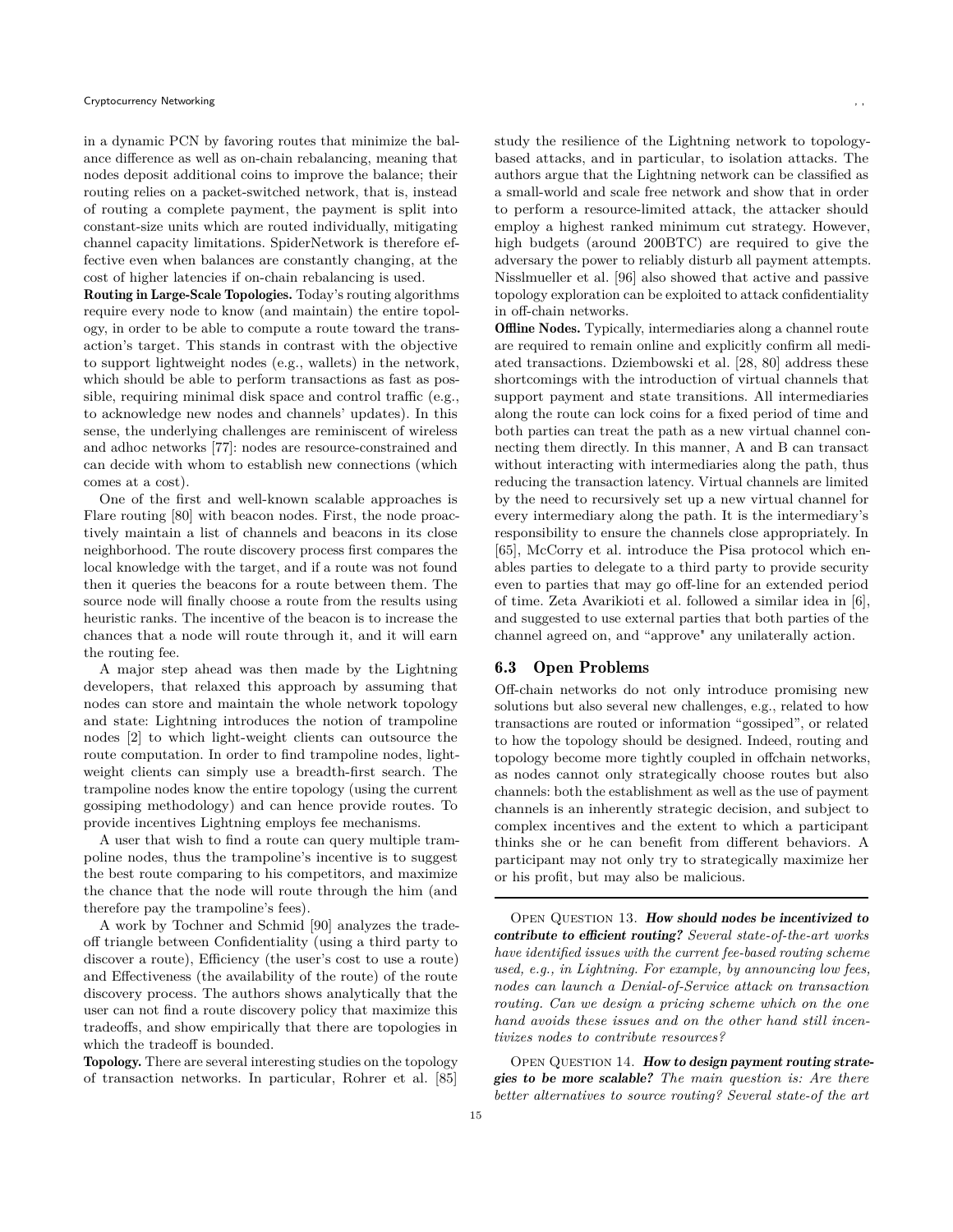*approaches such as Flare and Trampoline nodes have been proposed lately, but there is still a long way to go in finding safe and scalable strategies. In particular, routing options today heavily depend on fees, which can cause congestion problems and even be used to devise attacks against the network.*

OPEN QUESTION 15. How to limit congestion on individual channels? *This question relates to the previous one. Since today routing depends heavily on fees (which are controlled by the nodes that own the channel), a single node can have a very large effect on the entire network. Is this a case for traffic engineering?*

OPEN QUESTION 16. Should payments be routable along multiple paths? *In particular, how can this be achieved in an efficient and secure manner?*

OPEN QUESTION 17. Can routing be made aware of the current liquidity balance in channels? *In particular, this raises the question about a possible efficiency-privacy tradeoff.*

OPEN QUESTION 18. How can light clients be protected from spoofing? *E.g., clients may aim to spoof channels, fees on the blockchain, etc.*

OPEN QUESTION 19. How can we protect against isolation and hijacking attacks? *We suggest studying whether long liquidity lock attacks can be prevented. In particular, what strategies can the network deploy to prevent the success of such attacks? This question is relevant both in the context of channels, and the gossip network.*

# <span id="page-15-4"></span>7 CONCLUSION

This paper presented an overview of the cryptocurrency networking aspects, with a focus on open research questions, and towards this goal, covering also background and state-ofthe-art. We believe that the networking aspects have not yet received the attention they deserve, and hope that our paper can contribute toward more research in this space.

Table 1 provides a summary of these questions, structured around the methodologies needed to address them, from algorithms, over network protocols, game theory, security, to cryptography.

Acknowledgments. Research in part supported by the Vienna Science and Technology Fund (WWTF) project WHATIF, grant ICT19-045, 2020-2024.

#### REFERENCES

- <span id="page-15-8"></span>[1] [n.d.]. Bitcoin Improvement Proposals Compact Block Relay. [https://github.com/bitcoin/bips/blob/master/bip-0152.](https://github.com/bitcoin/bips/blob/master/bip-0152.mediawiki) [mediawiki.](https://github.com/bitcoin/bips/blob/master/bip-0152.mediawiki) Accessed: 2019-09-23.
- <span id="page-15-26"></span>[2] [n.d.]. Outsourcing Route Computation With Trampoline Payments. [https://bitcointechweekly.com/front/outsourcing-route](https://bitcointechweekly.com/front/outsourcing-route-computation-with-trampoline-payments/)[computation-with-trampoline-payments/.](https://bitcointechweekly.com/front/outsourcing-route-computation-with-trampoline-payments/) Accessed: 2019-04-30.
- <span id="page-15-10"></span>[3] Gavin Andresen. 2015. *Weak Block Thoughts*. [https://github.](https://github.com/ethereum/devp2p/blob/master/caps/eth.md) [com/ethereum/devp2p/blob/master/caps/eth.md](https://github.com/ethereum/devp2p/blob/master/caps/eth.md)
- <span id="page-15-6"></span>[4] Maria Apostolaki, Gian Marti, Jan Müller, and Laurent Vanbever. 2018. SABRE: Protecting Bitcoin against Routing Attacks. *arXiv preprint arXiv:1808.06254* (2018).
- <span id="page-15-22"></span>[5] Maria Apostolaki, Aviv Zohar, and Laurent Vanbever. 2017. Hijacking bitcoin: Routing attacks on cryptocurrencies. In *2017 IEEE Symposium on Security and Privacy (SP)*. IEEE, 375– 392.
- <span id="page-15-27"></span>[6] Georgia Avarikioti, Eleftherios Kokoris Kogias, and Roger Wattenhofer. 2019. Brick: Asynchronous state channels. *arXiv preprint arXiv:1905.11360* (2019).
- <span id="page-15-16"></span>[7] Moshe Babaioff, Shahar Dobzinski, Sigal Oren, and Aviv Zohar. 2012. On bitcoin and red balloons. In *Proceedings of the 13th ACM conference on electronic commerce*. 56–73.
- <span id="page-15-23"></span>[8] Adam Back, Matt Corallo, Luke Dashjr, Mark Friedenbach, Gregory Maxwell, Andrew Miller, Andrew Poelstra, Jorge Timón, and Pieter Wuille. 2014. Enabling blockchain innovations with pegged sidechains. *URL: http://www. opensciencereview. com/papers/123/enablingblockchain-innovations-withpegged-sidechains* 72 (2014).
- <span id="page-15-24"></span>[9] Shehar Bano, Alberto Sonnino, Mustafa Al-Bassam, Sarah Azouvi, Patrick McCorry, Sarah Meiklejohn, and George Danezis. 2017. Consensus in the age of blockchains. *arXiv preprint arXiv:1711.03936* (2017).
- <span id="page-15-11"></span>[10] Soumaya Basu, Ittay Eyal, and Emin Gun Sirer. 2016. *Falcon: Relay Network for Bitcoin Blocks*.<https://www.falcon-net.org/>
- <span id="page-15-19"></span>[11] Sami Ben Mariem, Pedro Casas, and Benoît Donnet. 2018. Vivisecting Blockchain P2P Networks: Unveiling the Bitcoin IP Network. In *ACM CoNEXT Student Workshop*.
- <span id="page-15-12"></span>[12] Alex Biryukov, Dmitry Khovratovich, and Ivan Pustogarov. 2014. Deanonymisation of clients in Bitcoin P2P network. In *Proceedings of the 2014 ACM SIGSAC Conference on Computer and Communications Security*. 15–29.
- <span id="page-15-17"></span>[13] Bitcoin. 2019. *P2P Guide*. [https://bitcoin.org/en/p2p-network](https://bitcoin.org/en/p2p-network-guide)[guide](https://bitcoin.org/en/p2p-network-guide)
- <span id="page-15-0"></span>[14] BlueMatt. 2016. FIBRE. [http://bitcoinfibre.org/public-network.](http://bitcoinfibre.org/public-network.html) [html](http://bitcoinfibre.org/public-network.html)
- <span id="page-15-13"></span>[15] Shaileshh Bojja Venkatakrishnan, Giulia Fanti, and Pramod Viswanath. 2017. Dandelion: Redesigning the bitcoin network for anonymity. *Proceedings of the ACM on Measurement and Analysis of Computing Systems* 1, 1 (2017), 22.
- <span id="page-15-2"></span>[16] Joseph Bonneau, Andrew Miller, Jeremy Clark, Arvind Narayanan, Joshua A Kroll, and Edward W Felten. 2015. Sok: Research perspectives and challenges for bitcoin and cryptocurrencies. In *Proc. IEEE Symposium on Security and Privacy (SP)*. IEEE, 104–121.
- <span id="page-15-18"></span>[17] Edward Bortnikov, Maxim Gurevich, Idit Keidar, Gabriel Kliot, and Alexander Shraer. 2009. Brahms: Byzantine resilient random membership sampling. *Computer Networks* 53, 13 (2009), 2340– 2359.
- <span id="page-15-21"></span>[18] Tong Cao, Jiangshan Yu, Jérémie Decouchant, Xiapu Luo, and Paulo Veríssimo. 2019. Exploring the Monero Peer-to-Peer Network. *IACR Cryptology ePrint Archive* 2019 (2019), 411.
- <span id="page-15-5"></span>[19] Cardano. 2019. *P2P Topology*. [https://cardanodocs.com/](https://cardanodocs.com/cardano/topology/) [cardano/topology/](https://cardanodocs.com/cardano/topology/)
- <span id="page-15-9"></span>[20] Nakul Chawla, Hans Walter Behrens, Darren Tapp, Dragan Boscovic, and K Selçuk Candan. 2019. Velocity: Scalability improvements in block propagation through rateless erasure coding. In *2019 IEEE International Conference on Blockchain and Cryptocurrency (ICBC)*. IEEE, 447–454.
- <span id="page-15-1"></span>[21] Christian Decker and Roger Wattenhofer. 2013. Information propagation in the bitcoin network. In *Proc. IEEE P2P Conference*. IEEE, 1–10.
- <span id="page-15-20"></span>[22] Sergi Delgado-Segura, Surya Bakshi, Cristina Pérez-Solà, James Litton, Andrew Pachulski, Andrew Miller, and Bobby TxProbe: Discovering Bitcoin's Network Topology Using Orphan Transactions. *arXiv preprint arXiv:1812.00942* (2018).
- <span id="page-15-3"></span>[23] Sergi Delgado-Segura, Cristina Pérez-Solà, Jordi Herrera-Joancomartí, Guillermo Navarro-Arribas, and Joan Borrell. 2018. Cryptocurrency networks: A new p2p paradigm. *Mobile Information Systems* 2018 (2018).
- <span id="page-15-25"></span>[24] G. Di Stasi, S. Avallone, R. Canonico, and G. Ventre. 2018. Routing Payments on the Lightning Network. In *Proc. IEEE Blockchain*. 1161–1170.
- <span id="page-15-7"></span>[25] Joan Antoni Donet, Cristina Pérez-Sola, and Jordi Herrera-Joancomartí. 2014. The bitcoin P2P network. In *International Conference on Financial Cryptography and Data Security*. Springer, 87–102.
- <span id="page-15-15"></span>[26] Fabio A Drucker and Lisa K Fleischer. 2012. Simpler sybil-proof mechanisms for multi-level marketing. In *Proceedings of the 13th ACM conference on Electronic commerce*. 441–458.
- <span id="page-15-14"></span>[27] Kirill Dyagilev, Shie Mannor, and Elad Yom-Tov. 2010. Generative models for rapid information propagation. In *Proceedings of the First Workshop on Social Media Analytics*. 35–43.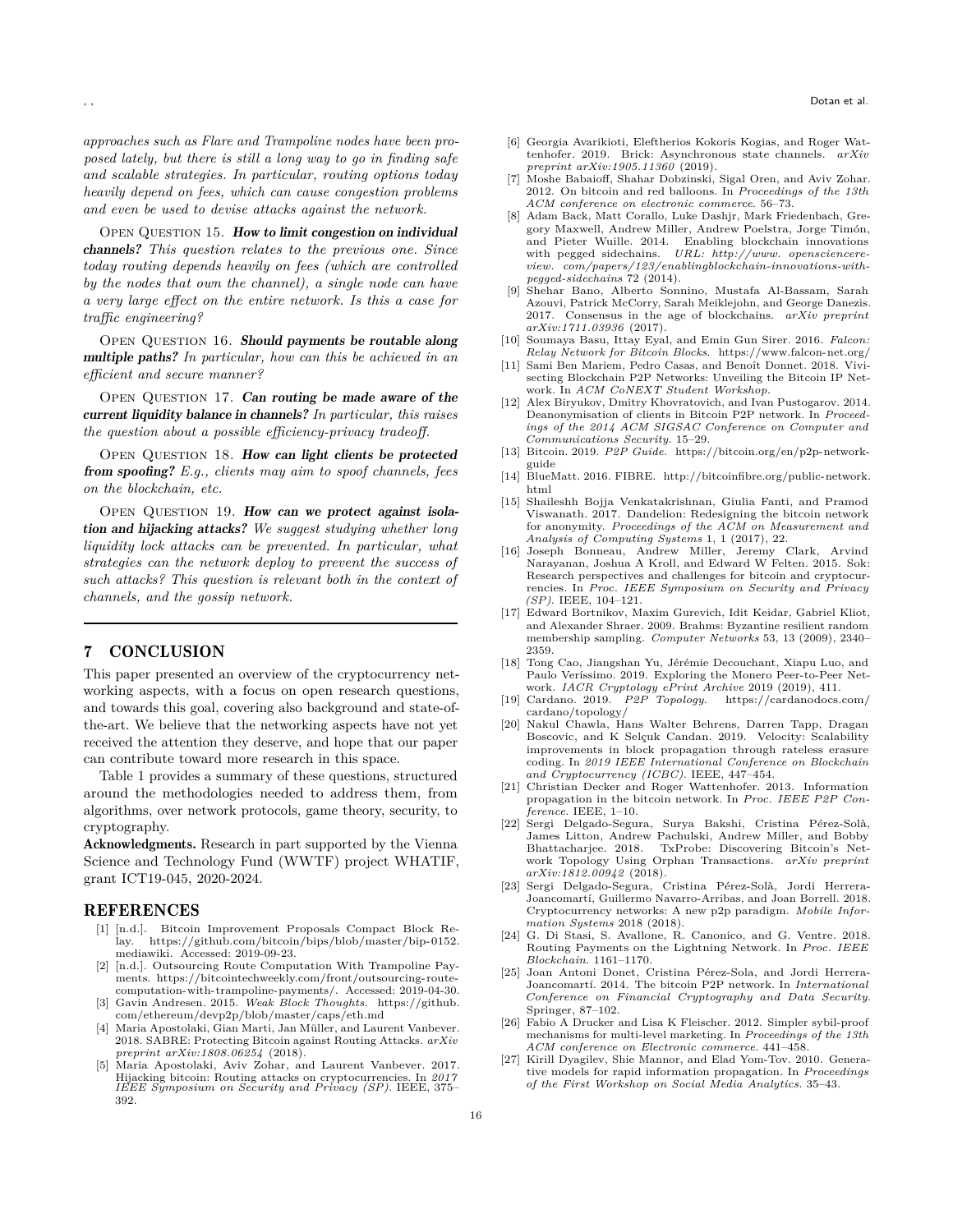- <span id="page-16-41"></span>[28] Stefan Dziembowski, Lisa Eckey, Sebastian Faust, and Daniel Malinowski. 2017. PERUN: Virtual Payment Channels over Cryptographic Currencies. *IACR Cryptology ePrint Archive* 2017 (2017), 635.
- <span id="page-16-31"></span>[29] Parinya Ekparinya, Vincent Gramoli, and Guillaume Jourjon. 2018. Impact of man-in-the-middle attacks on ethereum. In *2018 IEEE 37th Symposium on Reliable Distributed Systems (SRDS)*. IEEE, 11–20.
- <span id="page-16-22"></span>[30] Oğuzhan Ersoy, Zhijie Ren, Zekeriya Erkin, and Reginald L Lagendijk. 2018. Transaction propagation on permissionless blockchains: incentive and routing mechanisms. In *2018 Crypto Val ley Conference on Blockchain Technology (CVCBT)*. IEEE, 20–30.
- <span id="page-16-6"></span>[31] Ethereum. 2020. *Ethereum Wire Protocol*. [https://github.com/](https://github.com/ethereum/devp2p/blob/master/caps/eth.md) [ethereum/devp2p/blob/master/caps/eth.md](https://github.com/ethereum/devp2p/blob/master/caps/eth.md)
- <span id="page-16-16"></span>[32] Ittay Eyal, Adem Efe Gencer, Emin Gün Sirer, and Robbert Van Renesse. 2016. Bitcoin-ng: A scalable blockchain protocol. In *13th USENIX Symposium on Networked Systems Design and Implementation (NSDI)*. 45–59.
- <span id="page-16-18"></span>[33] Ittay Eyal and Emin Gün Sirer. 2014. Majority is not enough: Bitcoin mining is vulnerable. In *International conference on financial cryptography and data security*.
- <span id="page-16-30"></span>[34] Ittay Eyal and Emin Gün Sirer. 2018. Majority is not enough: Bitcoin mining is vulnerable. *Commun. ACM* 61, 7 (2018), 95–102.
- <span id="page-16-21"></span>[35] Giulia Fanti, Shaileshh Bojja Venkatakrishnan, Surya Bakshi, Bradley Denby, Shruti Bhargava, Andrew Miller, and Pramod Viswanath. 2018. Dandelion++: Lightweight cryptocurrency networking with formal anonymity guarantees. *Proceedings of the ACM on Measurement and Analysis of Computing Systems* 2, 2 (2018), 29.
- <span id="page-16-33"></span>[36] Sebastian Feld, Mirco Schönfeld, and Martin Werner. 2014. Analyzing the Deployment of Bitcoin's P2P Network under an AS-level Perspective. *Procedia Computer Science* 32 (2014), 1121–1126.
- <span id="page-16-7"></span>[37] Ryan Fugger. 2004. Money as IOUs in social trust networks  $&$  a proposal for a decentralized currency network protocol. *Hypertext document. Available electronical ly at http://ripple. sourceforge. net* 106 (2004).
- <span id="page-16-32"></span>[38] Adem Efe Gencer, Soumya Basu, Ittay Eyal, Robbert Van Renesse, and Emin Gün Sirer. 2018. Decentralization in bitcoin and ethereum networks. *arXiv preprint arXiv:1801.03998* (2018).
- <span id="page-16-38"></span>[39] Adem Efe Gencer, Robbert van Renesse, and Emin Gün Sirer. 2016. Service-oriented sharding with aspen. *arXiv preprint arXiv:1611.06816* (2016).
- <span id="page-16-2"></span>[40] Arthur Gervais, Srdjan Capkun, Ghassan O Karame, and Damian Gruber. 2014. On the privacy provisions of bloom filters in lightweight bitcoin clients. In *Proceedings of the 30th Annual Computer Security Applications Conference*. 326–335.
- <span id="page-16-1"></span>[41] Arthur Gervais, Ghassan O Karame, Karl Wüst, Vasileios Glykantzis, Hubert Ritzdorf, and Srdjan Capkun. 2016. On the security and performance of proof of work blockchains. In *Proc. of the 2016 ACM SIGSAC conference on computer and communications security*.
- <span id="page-16-8"></span>[42] David Goldschlag, Michael Reed, and Paul Syverson. 1999. *Onion routing for anonymous and private internet connections*. Technical Report. NAVAL RESEARCH LAB WASHING-TON DC CENTER FOR HIGH ASSURANCE COMPUTING SYSTEMS âĂę.
- <span id="page-16-14"></span>[43] Michael T Goodrich and Michael Mitzenmacher. 2011. Invertible bloom lookup tables. In *Al lerton*. IEEE.
- <span id="page-16-27"></span>[44] Matthias Grundmann, Till Neudecker, and Hannes Hartenstein. 2018. Exploiting transaction accumulation and double spends for topology inference in bitcoin. In *International Conference on Financial Cryptography and Data Security*. Springer, 113–126.
- <span id="page-16-3"></span>[45] Lewis Gudgeon, Pedro Moreno-Sanchez, Stefanie Roos, Patrick McCorry, and Arthur Gervais. 2019. SoK: Off The Chain Transactions. *IACR Cryptology ePrint Archive* 2019 (2019), 360.
- <span id="page-16-24"></span>[46] Rachid Guerraoui, Florian Huc, and Anne-Marie Kermarrec. 2013. Highly dynamic distributed computing with byzantine failures. In *Proceedings of the 2013 ACM symposium on Principles of distributed computing*. 176–183.
- <span id="page-16-34"></span>[47] Bernhard Haeupler. 2016. Analyzing network coding (gossip) made easy. *Journal of the ACM (JACM)* 63, 3 (2016), 1–22.
- <span id="page-16-28"></span>[48] Ethan Heilman, Alison Kendler, Aviv Zohar, and Sharon Goldberg. 2015. Eclipse attacks on bitcoinâĂŹs peer-to-peer network. In *24th* {*USENIX*} *Security Symposium*.
- <span id="page-16-11"></span>[49] Muhammad Anas Imtiaz, David Starobinski, Ari Trachtenberg, and Nabeel Younis. 2019. Churn in the Bitcoin Network: Characterization and Impact. In *2019 IEEE International Conference on Blockchain and Cryptocurrency (ICBC)*. IEEE, 431–439.
- <span id="page-16-15"></span>[50] Bitcoin Inc. 2015. *Stratum Mining Protocol*. [https://en.bitcoin.](https://en.bitcoin.it/wiki/Stratum_mining_protocol) [it/wiki/Stratum\\_mining\\_protocol](https://en.bitcoin.it/wiki/Stratum_mining_protocol)
- <span id="page-16-25"></span><span id="page-16-5"></span>[51] Bitcoin Inc. 2018. *Network*.<https://en.bitcoin.it/wiki/Network> Mercy O Jaiyeola, Kyle Patron, Jared Saia, Maxwell Young, and Qian M Zhou. 2018. Tiny Groups Tackle Byzantine Adversaries. In *2018 IEEE International Parallel and Distributed Processing Symposium (IPDPS)*. IEEE, 1030–1039.
- <span id="page-16-9"></span>[53] Benjamin Johnson, Aron Laszka, Jens Grossklags, Marie Vasek, and Tyler Moore. 2014. Game-theoretic analysis of DDoS attacks against Bitcoin mining pools. In *International Conference on Financial Cryptography and Data Security*. Springer, 72–86.
- <span id="page-16-20"></span>[54] Ghassan O. Karame, Elli Androulaki, and Srdjan Capkun. 2012. Double-spending Fast Payments in Bitcoin. In *Proceedings of the 2012 ACM Conference on Computer and Communications Security*.
- <span id="page-16-4"></span>[55] Sunny Katkuri. 2018. A survey of data transfer and storage techniques in prevalent cryptocurrencies and suggested improvements. *arXiv preprint arXiv:1808.03380* (2018).
- <span id="page-16-35"></span>[56] Aggelos Kiayias, Alexander Russell, Bernardo David, and Roman Oliynykov. 2017. Ouroboros: A provably secure proof-of-stake blockchain protocol. In *Annual International Cryptology Conference*. Springer, 357–388.
- <span id="page-16-19"></span>[57] Seoung Kyun Kim, Zane Ma, Siddharth Murali, Joshua Mason, Andrew Miller, and Michael Bailey. 2018. Measuring Ethereum network peers. In *Proceedings of the Internet Measurement Conference 2018*. 91–104.
- <span id="page-16-0"></span>[58] Uri Klarman, Soumya Basu, Aleksandar Kuzmanovic, and Emin Gün Sirer. 2018. bloxroute: A scalable trustless blockchain distribution network whitepaper. *IEEE Internet of Things Journal* (2018).
- <span id="page-16-36"></span>[59] Eleftherios Kokoris Kogias, Philipp Jovanovic, Nicolas Gailly, Ismail Khoffi, Linus Gasser, and Bryan Ford. 2016. Enhancing bitcoin security and performance with strong consistency via collective signing. In *25th* {*USENIX*} *Security Symposium (*{*USENIX*} *Security 16)*. 279–296.
- <span id="page-16-39"></span>[60] Loi Luu, Viswesh Narayanan, Chaodong Zheng, Kunal Baweja, Seth Gilbert, and Prateek Saxena. 2016. A secure sharding protocol for open blockchains. In *Proceedings of the 2016 ACM SIGSAC Conference on Computer and Communications Security*. 17–30.
- <span id="page-16-12"></span>[61] Loi Luu, Yaron Velner, Jason Teutsch, and Prateek Saxena. 2017. Smartpool: Practical decentralized pooled mining. In *26th* {*USENIX*} *Security Symposium*.
- <span id="page-16-10"></span>[62] Giulio Malavolta, Pedro Moreno-Sanchez, Aniket Kate, and Matteo Maffei. 2017. SilentWhispers: Enforcing security and privacy in credit networks. In *Network and Distributed System Security Symposium*.
- <span id="page-16-40"></span>[63] Giulio Malavolta, Pedro Moreno-Sanchez, Clara Schneidewind, Aniket Kate, and Matteo Maffei. 2019. Anonymous Multi-Hop Locks for Blockchain Scalability and Interoperability.. In *NDSS*.
- <span id="page-16-23"></span>[64] Petar Maymounkov and David Mazieres. 2002. Kademlia: A peer-to-peer information system based on the xor metric. In *International Workshop on Peer-to-Peer Systems*. Springer, 53–65.
- <span id="page-16-42"></span>[65] Patrick McCorry, Surya Bakshi, Iddo Bentov, Sarah Meiklejohn, and Andrew Miller. 2019. Pisa: Arbitration outsourcing for state channels. In *Proceedings of the 1st ACM Conference on Advances in Financial Technologies*. 16–30.
- <span id="page-16-37"></span>[66] Andrew Miller, Ari Juels, Elaine Shi, Bryan Parno, and Jonathan Katz. 2014. Permacoin: Repurposing bitcoin work for data preservation. In *2014 IEEE Symposium on Security and Privacy*. IEEE, 475–490.
- <span id="page-16-26"></span>[67] Andrew Miller, James Litton, Andrew Pachulski, Neal Gupta, Dave Levin, Neil Spring, and Bobby Bhattacharjee. 2015. Discovering bitcoinâĂŹs public topology and influential nodes. (2015).
- <span id="page-16-29"></span>[68] Kartik Nayak, Srijan Kumar, Andrew Miller, and Elaine Shi. 2016. Stubborn mining: Generalizing selfish mining and combining with an eclipse attack. In *2016 IEEE European Symposium on Security and Privacy (EuroS&P)*. IEEE, 305–320.
- <span id="page-16-17"></span>[69] Bitcoin Relay Network. 2017. *high-speed block-relay system for miners*.<http://www.bitcoinrelaynetwork.org/>
- <span id="page-16-13"></span>[70] Till Neudecker. [n.d.]. Characterization of the Bitcoin Peer-to-Peer Network (2015-2018). ([n. d.]).